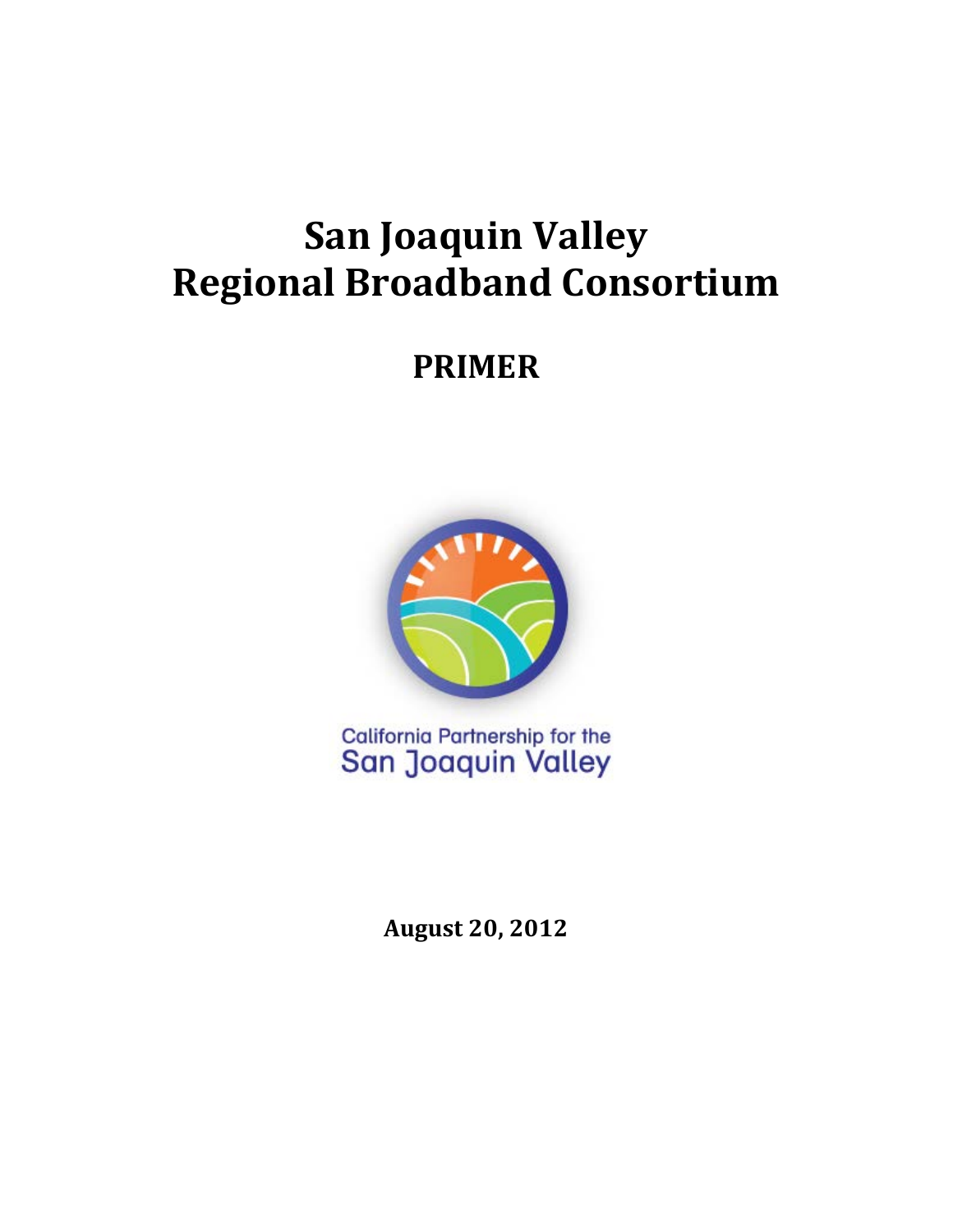## **Table of Contents**

Executive Summary Background The Current State of Broadband Access and Adoption Broadband – The Basics Barriers and Challenges for Broadband Deployment and Adoption in the San Joaquin Valley Benefits of Broadband Access for the San Joaquin Valley Roles of Local and Regional Governments Glossary of Terms Appendices: Sample Resolutions for Use by Local Governments Sample Policy for Use by Local Governments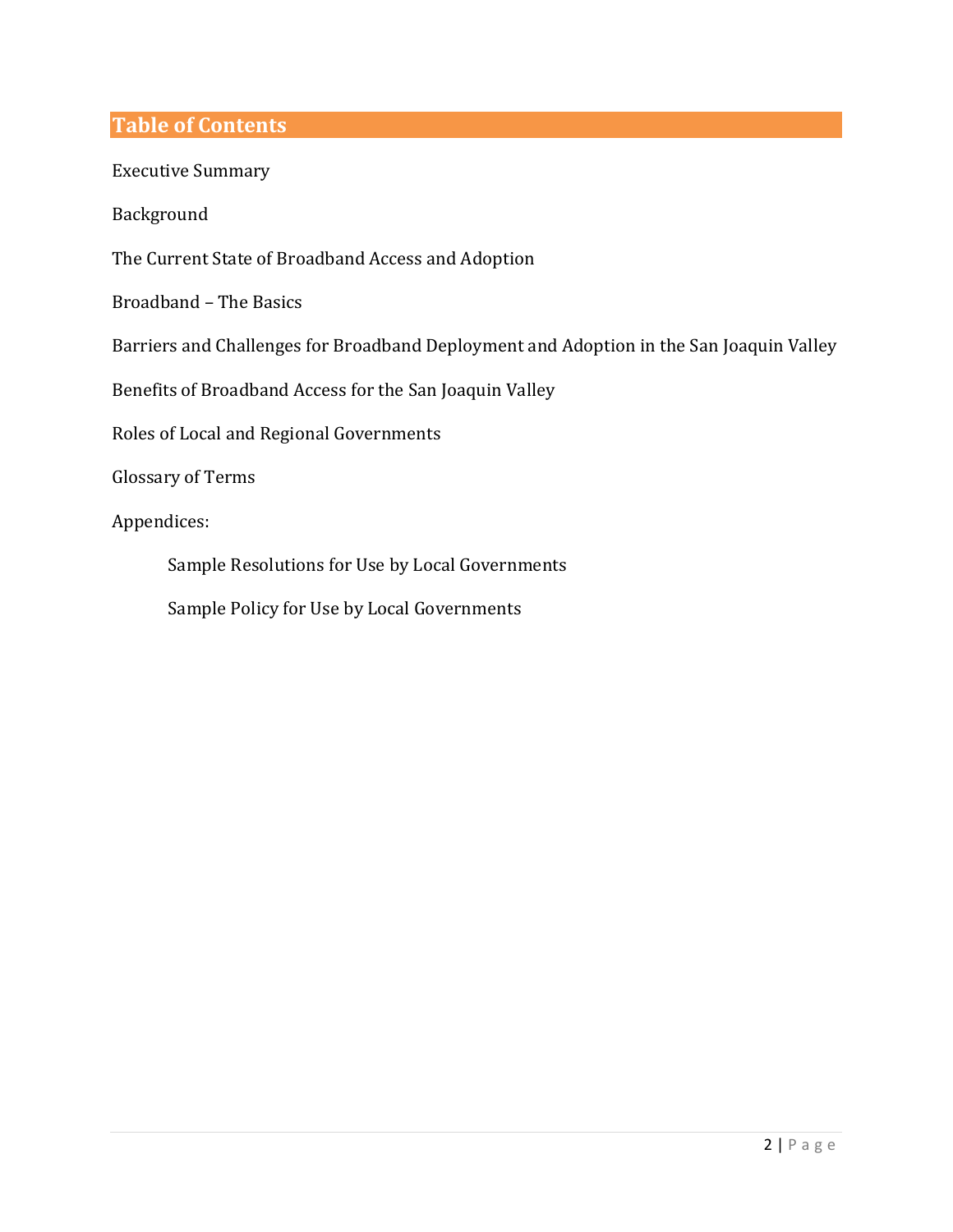## **Executive Summary**

The San Joaquin Valley Regional Broadband Consortium (SJVRBC) is an initiative of the California Partnership for the San Joaquin Valley (Partnership) and is being administered by the Office of Community and Economic Development at Fresno State (OCED). The SJVRBC is comprised of key stakeholders committed to furthering regional deployment, accessibility, and adoption of broadband services in the eight-county region of the San Joaquin Valley, California.

The SJVRBC received funding from the California Public Utilities Commission (CPUC) to bring broadband infrastructure to unserved and underserved communities in the region, through the network of consortium members who were strategically chosen on the basis of prior experience with delivering networked telecommunications, digital literacy programming, and broadband advocacy.

The SJVRBC is comprised of members of the public and private sectors, including government, telecommunications providers and industry associations, economic development corporations and business development centers, local educational agencies and institutions of higher education; health delivery organizations, community-based and nonprofit organizations; and accessibility advocates.

It is the mission of the SJVRBC to enhance the region's quality of life and economic vitality by facilitating the deployment, accessibility, and utilization of broadband and information technology throughout the San Joaquin Valley, integrating it into 21st Century infrastructure. This goal will be achieved by successfully executing deliverables within the give major activity areas:

- Expedite the provision of broadband access in all areas of the San Joaquin Valley
- Promote accessibility and adoption of broadband in targeted underserved communities and populations
- Expand and replicate successful model programs to increase broadband access and bridge the digital divide.
- Accelerate deployment of broadband infrastructure through telemedicine and telehealth technology
- Work with neighboring regional consortia to ensure the development of a cohesive infrastructure. This document is intended to serve as a tool to inform Valley residents, elected officials, public and private sector stakeholders and staff on the wide range of benefits of broadband and how the region is working together to bring these benefits to fruition in the San Joaquin Valley.

#### THE NEED FOR BROADBAND IN THE SAN JOAQUIN VALLEY

Broadband infrastructure has countless benefits to a community, particularly in fields like distance learning, telehealth, telework, economic development and quality of life. Obtaining broadband access in the 21st century has been likened to obtaining access to railroad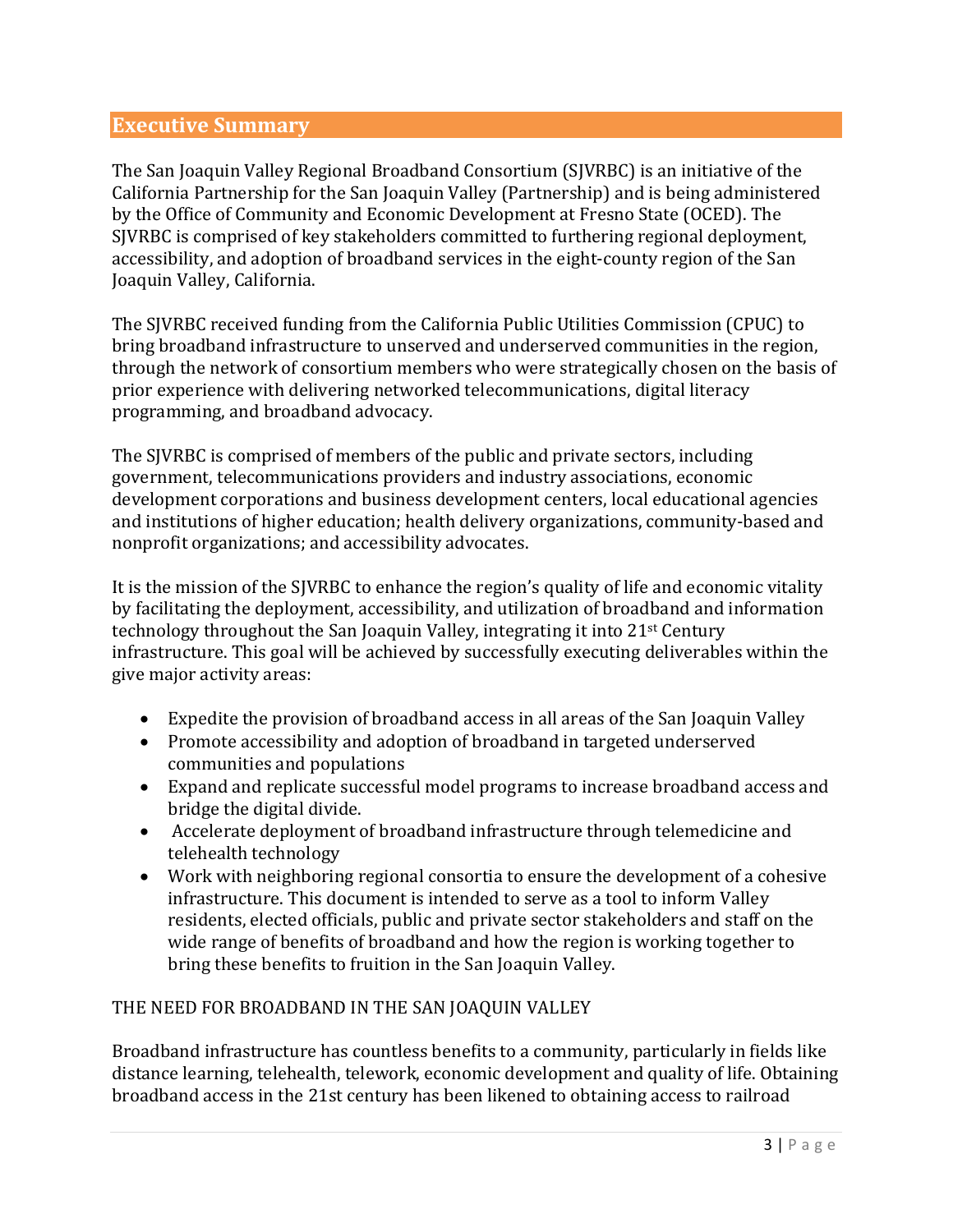infrastructure in the 19th century in terms of driving economic development. With this in mind, assuring access to broadband is critical to maintaining vibrant communities in the San Joaquin Valley.

Typically, broadband is more readily available in urban areas and is lacking in more rural areas. This may be a contributing factor as to why the San Joaquin Valley has lower broadband adoption rates than more urban parts of the state. As indicated below, when compared to other regions in the state, the San Joaquin Valley lags in broadband penetration and adoption:



## ROLE OF LOCAL LEADERSHIP IN BROADBAND ACCESS

Leadership is key to closing the digital divide in the San Joaquin Valley and throughout California. As California has emerged in recent years as a national leader in promoting the deployment and adoption of broadband, it is now pivotal that local and regional officials embrace a larger leadership role to accelerate the deployment and adoption of broadband in their communities.

A local or regional government may decide to initiate a leadership role with the adoption of a resolution or it may adopt a stand-alone policy to promote broadband deployment and adoption. The adoption of a resolution or policy may be followed by the promulgation of an implementing ordinance. A local jurisdiction also may decide to incorporate broadband policy into other foundational governing and planning documents, such as the General Plan, Specific Plans, Sustainable Communities Strategies, or Emergency Response Plans. The effectiveness of policy can be enhanced by ensuring that all foundational governing documents are aligned to the jurisdiction's priorities and consistent with one another.

A local example of how leaders can drive the development of broadband access in their community is the city of Shafter's development of the Shafter Fiber Network. Showing true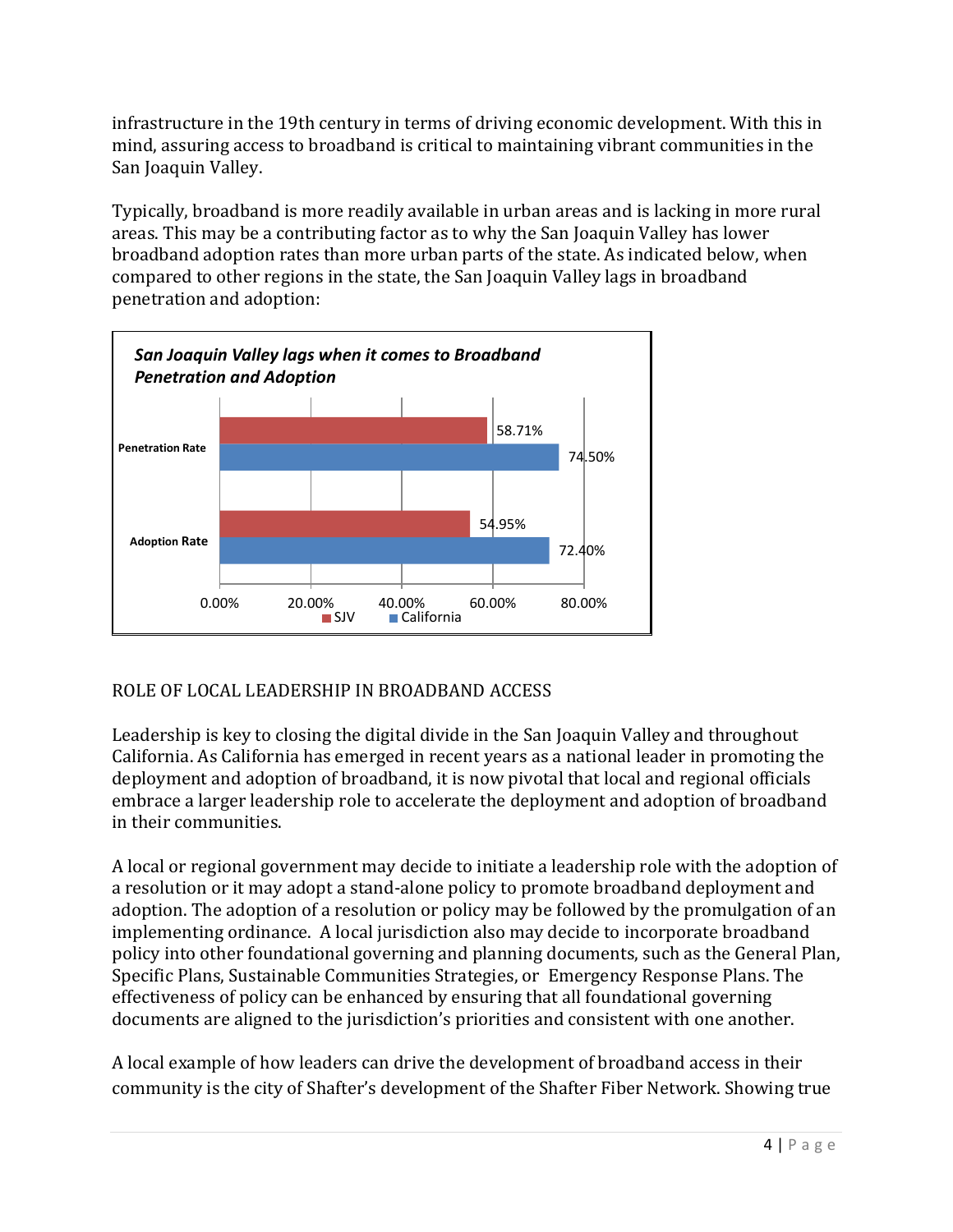innovation and leadership, the City of Shafter is one of only five cities in California with municipally-owned broadband infrastructure (along with San Bruno, Santa Monica, Loma Linda, and Burbank). As a strategic location for transportation and logistics firms, the city found itself at risk of being passed over by private sector firms looking to locate industrial and distribution facilities in the San Joaquin Valley due to their lack of fiber-based broadband access. Recognizing the critical role of broadband as a driver of economic development, the city decided to make itself more competitive by investing in the development of four miles of fiber to create the Shafter Fiber Network. Initiated in 2006, the Shafter Fiber Network was constructed to connect its municipal facilities, including city hall, police department, courthouse, correctional facility, and the local school district---all with general fund monies. Based on the city's calculations, the project paid for itself within  $6\frac{1}{2}$  years.

Later this year (2012), Shafter intends to release a request for proposals for the construction of an 18 mile fiber loop to complete its Phase II backbone infrastructure. This project will also be funded by its general fund. The city owns the fiber network and will invite private sector ISPs to deliver telecommunication services across the network to customers.

The City of Shafter's efforts serve as a key example of how smaller cities and communities in the Valley can empower themselves and drive increased economic activity through broadband. The SJVRBC commends the city's efforts and looks forward to the Shafter Fiber Network's continued success!

## **Background**

Our ability to connect through high-speed internet access – referred to generically as "broadband"- is improving our lives in many ways: helping us share information and images, research and apply for jobs, stay in touch with loved ones, and access entertainment and news. Broadband saves consumers time and money, increases productivity in the economy, and reduces impacts on the environment. Broadband is essential 21st Century infrastructure in a digital world and global economy. It is vital to the economic prosperity of every community, the quality of life for all residents, and a "green" strategy to shrink our carbon footprint.

However, the significant digital divide exists in California can be seen through substantial differences among population groups and regions in the use of broadband. For example, only 49% lower-income households (under \$40,000 annually), 50% of Latino families, and 55% people with disabilities have a broadband connection at home compared to 70% of all adults statewide and 94% of all higher-income households (\$80,000 or more annually). Many rural and remote communities have no access at all and there are great variations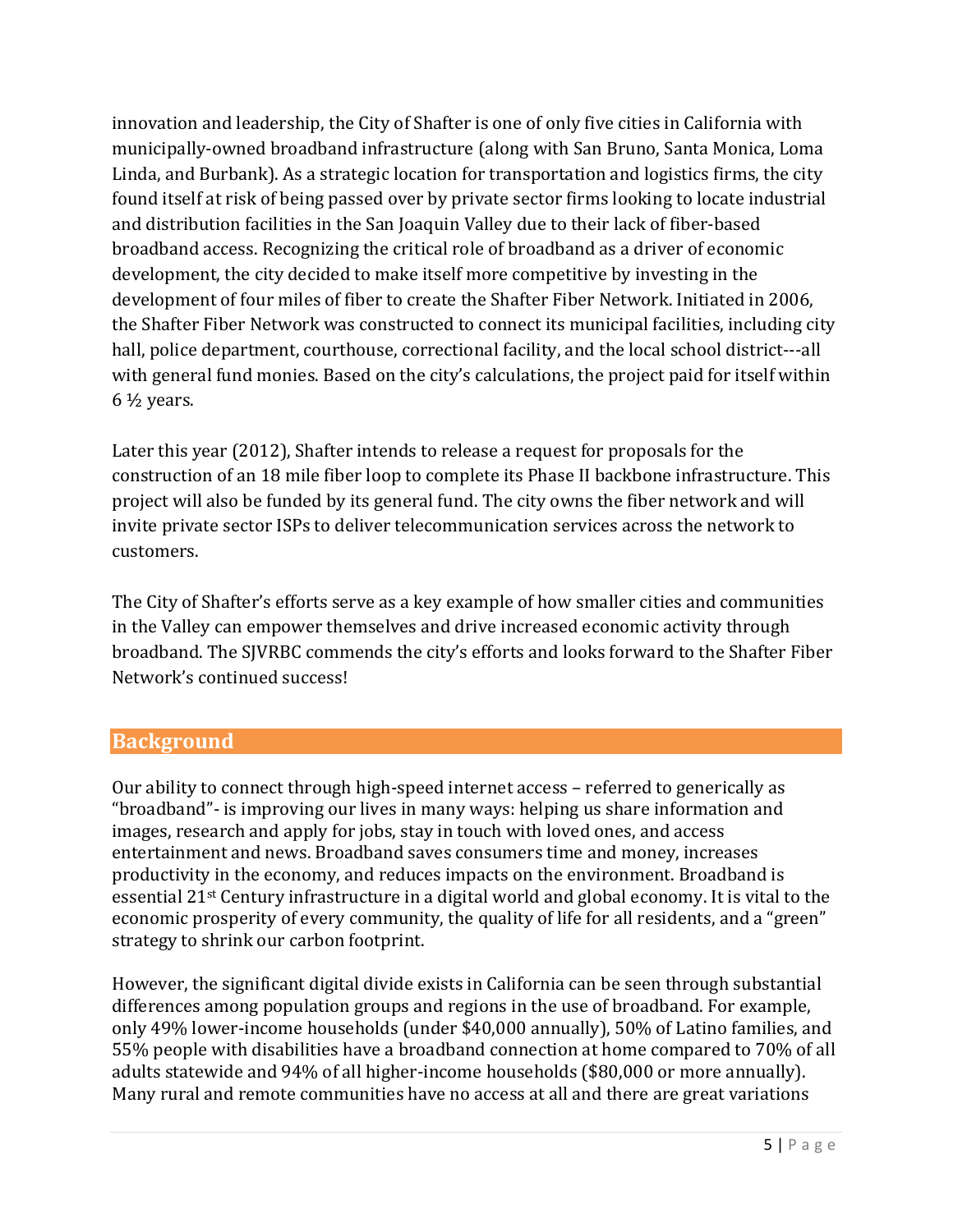among regions, with 55% of San Joaquin Valley residents having a home broadband connection versus 70% in the Bay Area. This gap among regions and socio-economic segments of the population is referred to as the digital divide.<sup>[1](#page-5-0)</sup>

Overall, progress is being made as evidenced by the increased attention and investment broadband has received by the federal government and the State of California in recent years. In 2006, Governor Arnold Schwarzenegger signed Executive Order S-21-06 (amended November 28, 2006 as S-23-06), entitled *Twenty‐First Century Government: Expanding Broadband Access and Usage in California* which created the California Broadband Task Force (CBTF) with a focus to "remove barriers to broadband access, identify opportunities for increased broadband adoption, and enable the creation and deployment of new advanced communication technologies." The governor also requested that the CBTF "pay particular attention to how broadband can be used to substantially benefit educational institutions, healthcare institutions, community-based organizations, and governmental institutions."

Composed of public and private stakeholders with the expertise to advise policymakers on a framework for California's broadband policy, the task force issued a final report in January 2008, which offered a comprehensive assessment of the state of broadband in California. With this new data available, the California Emerging Technology Fund (CETF) declared the ambitious goal to reach 98% of all residences with broadband, and to achieve 80% adoption statewide by 2015 in order to remain globally competitive. It was understood that local and regional leadership would be critical in achieving this goal.

Recognizing that both public and private sectors are essential to closing the digital divide and fostering access to and use of innovative communications technologies, the California State Legislature passed Senate Bill 1040. Governor Schwarzenegger signed the bill into law on September 25, 2010 as an urgency measure which caused it to go into effect immediately. SB 1040 expanded the California Advances Services Fund (CASF) administered by the California Public Utilities Commission (CPUC), allocating \$125 million to create two new programs: (1) a revolving loan fund for capital infrastructure, and (2) the Rural and Urban Regional Broadband Consortia Account, which provides grant funds to eligible consortia to cover the cost of deployment activities other than the capital costs of facilities. The legislation also authorized an additional \$125 million to be collected as a surcharge over five years to award to broadband projects. Through SB 1040, funding was made available to support the development of regional broadband consortia, including the SJVRBC.

On December 1, 2011, the SJVRBC received funding approval from the California Public Utilities Commission to bring broadband infrastructure to unserved and underserved communities in the eight counties of the San Joaquin Valley: the western portion of Kern and the counties of Tulare, Kings, Fresno, Madera, Merced, Stanislaus and San Joaquin.

<span id="page-5-0"></span> <sup>1</sup> CETF *Getting Connected for Economic Prosperity and Quality of Life: A Resource Guide for Local and Regional Government Leaders*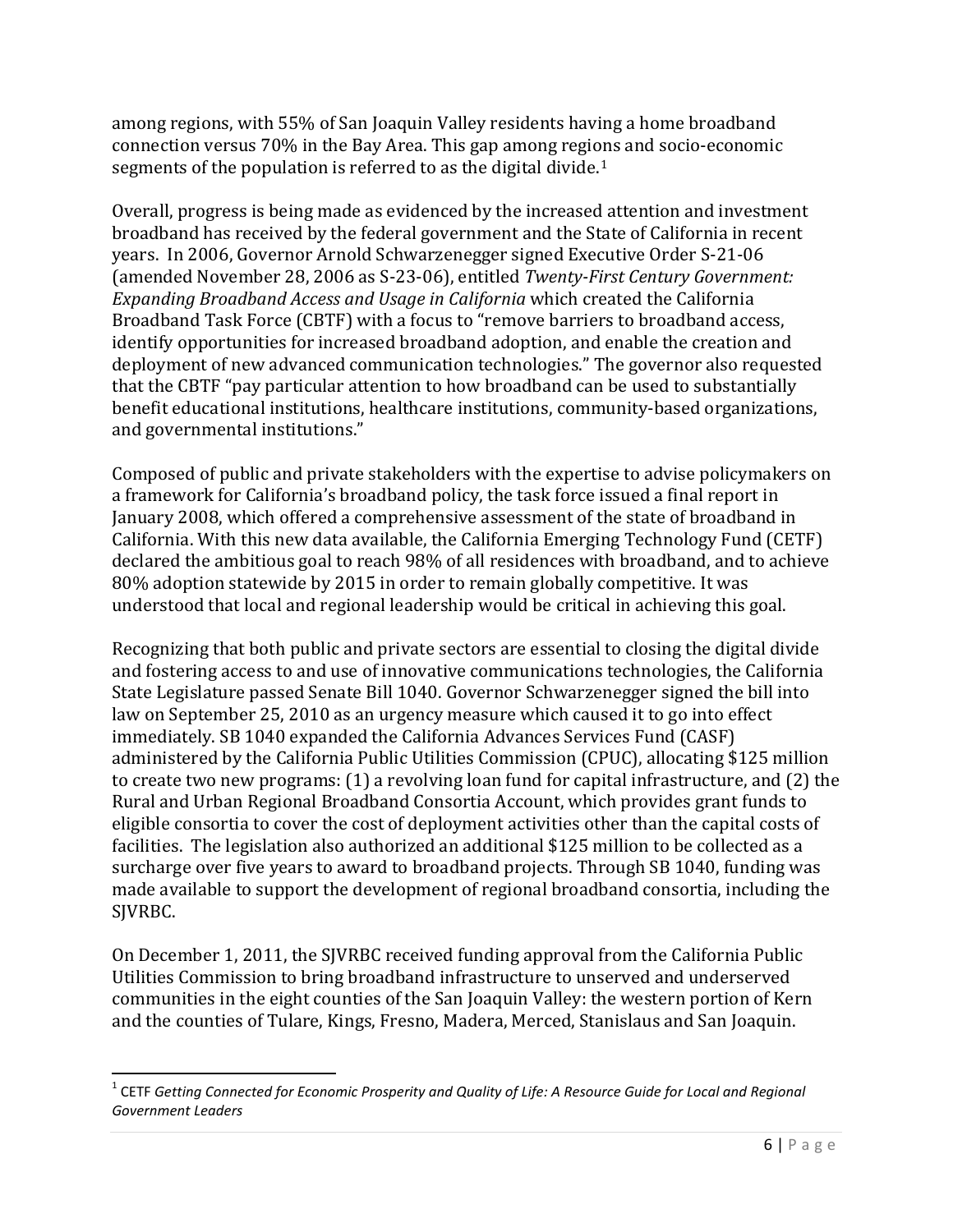## **The Current State of Broadband Access and Adoption**

Generally speaking, both the United States and the San Joaquin Valley are lagging in terms of broadband access and adoption. As detailed in the graphics below, the United States' rates of adoption and access are lower than other countries. Moreover, the San Joaquin Valley has some of the lowest rates in California, underscoring the importance of the SJVRBC's objective to increase broadband accessibility in our region.

## **Broadband Nationwide**

- Nearly 100 million Americans do not have broadband at home
- More than 15 million Americans do not have access to broadband at all
- 70% of urban and suburban households subscribe to broadband, but only 50% of rural households across the country do
- 87% of Americans who earn more than \$75,000 a year have broadband access, but only 45% of households that earn less than \$30,000 a year subscribe
- Among non-subscribers, one-fifth report that broadband access or a computer is [to](#page-6-0)o expensive, and another one-fifth say they do not know how to use the technology<sup>2</sup>
- The United States is ranked 15th behind other industrialized countries in high speed Internet adoption and 25th in Internet speeds
- Half of all U.S. residents' internet connections are slower than the Federal Communication Commission's minimum broadband speed standard; only 1% of U.S. internet connections meet the FCC's broadband speed goal for the year 2015[3](#page-6-1)



<span id="page-6-0"></span><sup>&</sup>lt;sup>2</sup> www.pewinternet.org/~/media//Files/Reports/2010/Home%20broadband%202010.pdf<br><sup>3</sup> <http://download.broadband.gov/plan/national-broadband-plan.pdf>

<span id="page-6-1"></span>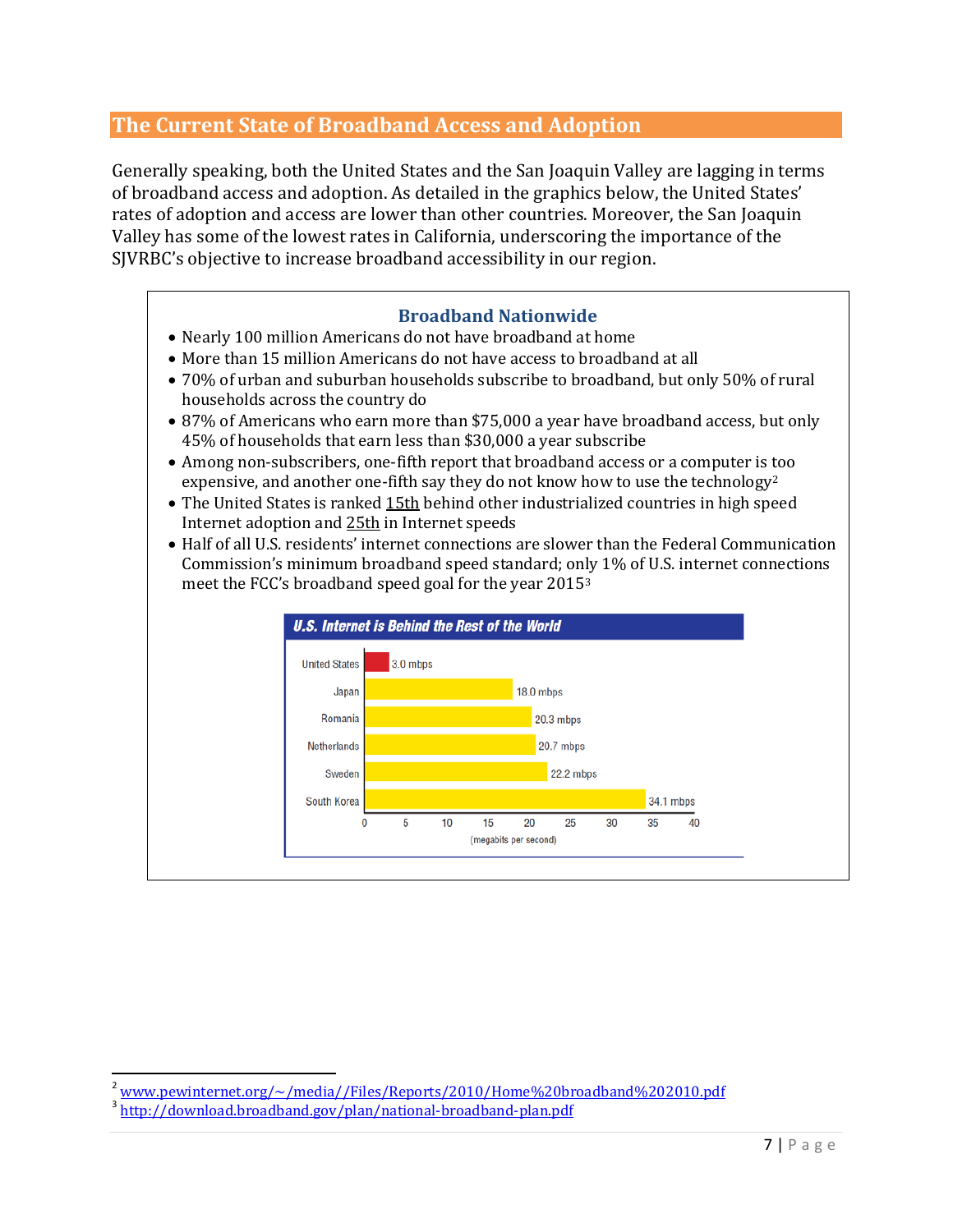## **Broadband in California**

- California is ranked  $13<sup>th</sup>$  in the nation in Internet speeds
- 46% of California households have Internet speeds that are below the minimum national standard[4](#page-7-0)
- 1.4 million Californians (mostly rural) lack broadband access at any speed
- Less than half of Californians have adopted broadband at home
- Broadband infrastructure is deployed unevenly throughout the state, from state-of-the-art to nonexistent



## **Broadband in the San Joaquin Valley**

- Broadband is more widely available in higher-income and higher-density areas
- Relatively low population density, topographical barriers, and greater geographical distances make broadband service more difficult to obtain in some rural areas
- The San Joaquin Valley (54.95%) trails behind the rest of California (72.4%) in adoption rates
- 31% of rural households subscribed to broadband at home, while 52% of urban and 49% of suburban households had adopted broadband
- Rural areas lack either broadband providers or a variety in the choice of broadband providers, as compared to their urban and suburban counterparts
- The southern San Joaquin Valley (Kings, Tulare, and Kern counties) has the lowest access rates when compared to the whole region
- Both low income and unemployed persons are less likely to use broadband at home than their more affluent and employed peers.
- 49% of the households and 15% of the communities do not have broadband.
- Only 20% of the users have more than a 10Mb/s connection.
- Broadband costs to the user are most often distance-sensitive.

<span id="page-7-0"></span><sup>&</sup>lt;sup>4</sup> [http://cwa.3cdn.net/299ed94e144d5adeb1\\_mlblqoxe9.pdf](http://cwa.3cdn.net/299ed94e144d5adeb1_mlblqoxe9.pdf)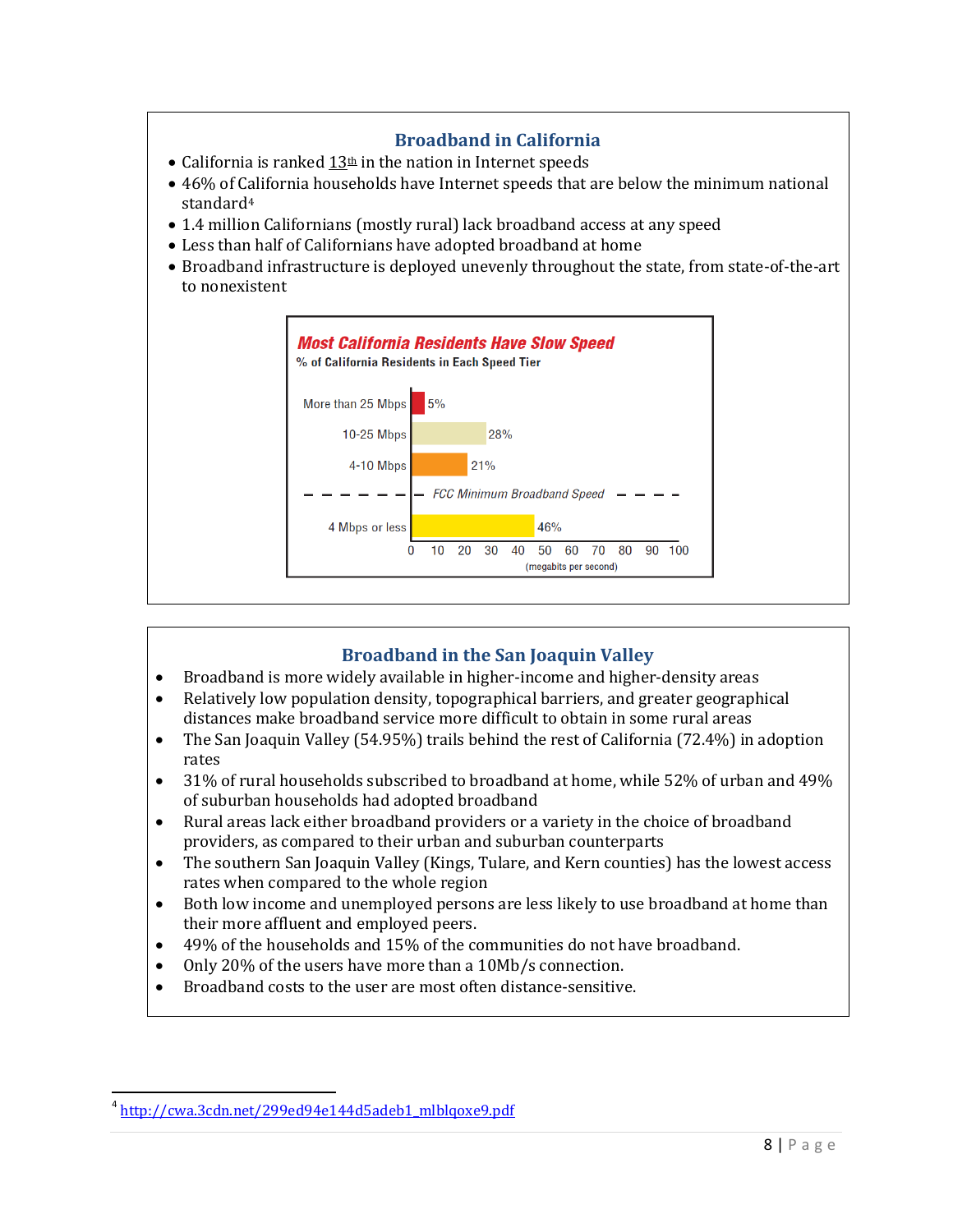

## **Broadband – The Basics**

#### **What is Broadband?**

Broadband is a generic term that refers to high-speed access to the Internet that allows users to access the Internet and Internet-related services at significantly higher speeds than those available through a "dial-up" connection. Transmission is digital, meaning that text, images, and sound are all transmitted as "bits" of data. The transmission technologies that make broadband possible move these bits much more quickly than traditional telephone or wireless connections, including traditional dial-up Internet access connections. Broadband is described in terms of rate of transmission of data, with sufficient speeds to support applications relevant to the end user. Broadband speeds vary significantly depending on the particular type and level of service ordered. They may range from as low as 200 kbps (4 times faster than dial-up), or 200,000 bits per second, to six megabits per second (Mbps), or 6,000,000 bits per second. Some recent offerings even include 50 to 100 Mbps. Broadband services for residential consumers typically provide faster downstream speeds (from the Internet to your computer) than upstream speeds (from your computer to the Internet).

#### **How Does Broadband Work?**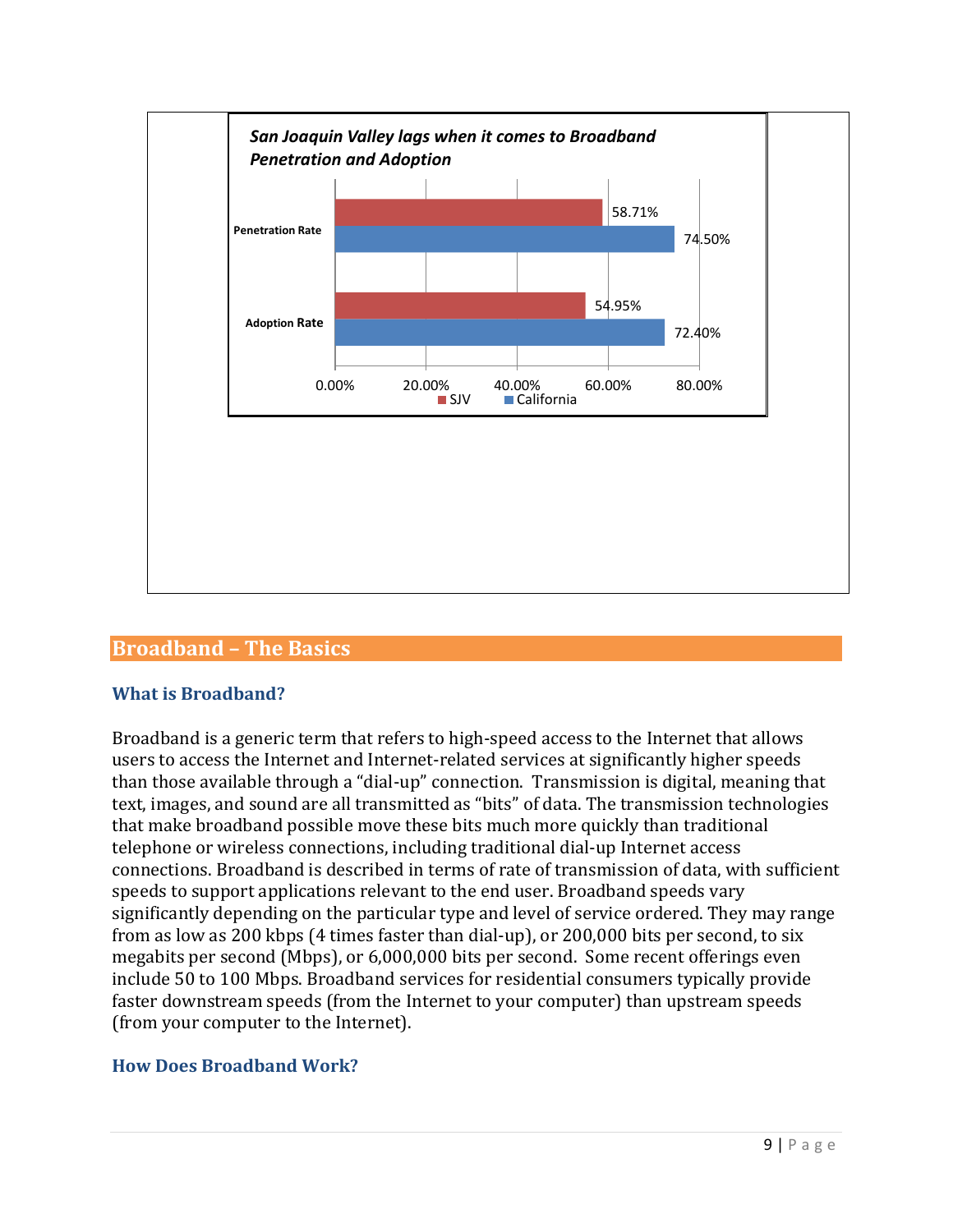Broadband allows users to access information via the Internet using one of several highspeed transmission technologies. Transmission is digital, meaning that text, images, and sound are all transmitted as "bits" of data. The transmission technologies that make broadband possible move these bits much more quickly than traditional telephone or wireless connections, including traditional dial-up Internet access connections.

#### **Common Broadband Connections**

Broadband is a term that is used to describe multiple types of Internet connections. According to the California Public Utilities Commission, "broadband refers to the wdith of frequency bands used to transmit data or voice communications over the Internet." Below are several different types of Internet connections that are classified as broadband:

- Digital Subscriber Line (DSL)
- Cable Modem
- Fiber -optic cable (Fiber)
- Wireless
- Satellite
- Broadband over Powerlines (BPL)

#### *Digital Subscriber Line (DSL)*

DSL is a wireline transmission technology that transmits data faster than dial-up via traditional copper telephone lines already installed to homes and businesses. DSLbased broadband provides transmission speeds ranging from several hundred Kbps to millions of bits per second. The availability and speed of DSL service may depend on the distance from homes or businesses to the closest telephone company facility. The following are types of DSL transmission technologies:<br>• Asymmetrical Digital Subscriber Line (ADSL) – used

- Asymmetrical Digital Subscriber Line (ADSL) used primarily by residential customers, such as Internet surfers, who receive a lot of data but do not send much. ADSL typically provides faster speed in the downstream direction than the upstream direction. ADSL allows faster downstream data transmission over the same line used to provide voice service, without disrupting regular telephone calls on that line.
- Symmetrical Digital Subscriber Line (SDSL) used typically by businesses for services such as video conferencing. Downstream and upstream traffic speeds are equal. Faster forms of SDSL, typically available to businesses, include High-data-rate Digital Subscriber Line (HDSL) and Very High-datarate Digital Subscriber Line (VDSL).

#### *Cable Modem*

Cable modem service enables cable operators to provide broadband using the same coaxial cables that deliver pictures and sound to televisions.

Most cable modems are external devices that have two connections, one to the cable wall outlet and the other to a computer. They provide transmission speeds of 1.5 Mbps or more. Using a cable modem does not preclude the user from still watching television, in contrast to dial-up Internet and phone usage. Transmission speeds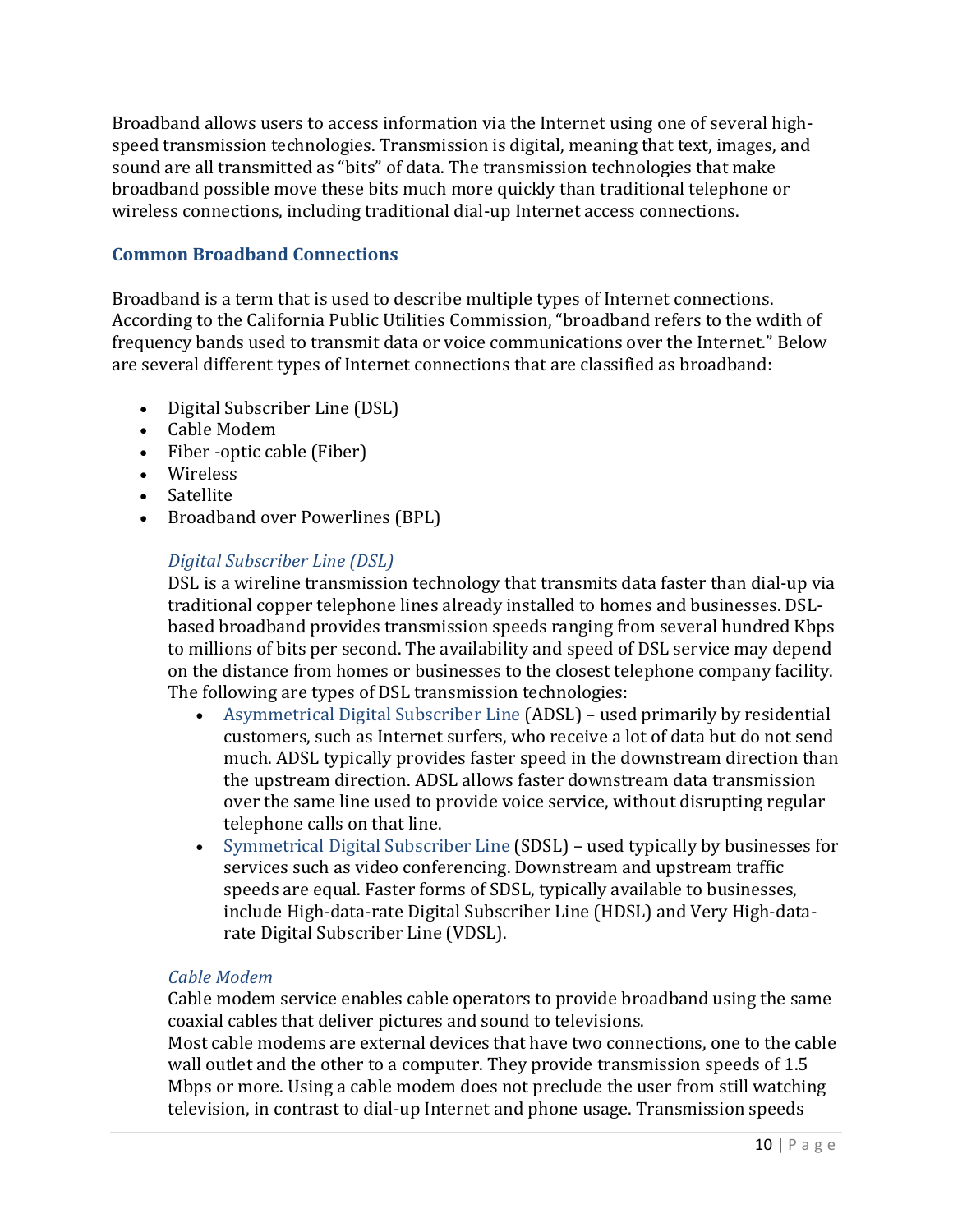vary depending on the type of cable modem, cable network, and traffic load. Speeds are comparable to typical residential DSL.

#### *Fiber-Optic Cable (Fiber)*

Fiber optic technology converts to light electrical signals carrying data and sends the light through transparent glass fibers about the diameter of a human hair. Fiber transmits data at speeds far exceeding current DSL or cable modem speeds, typically by tens or even hundreds of Mbps. The actual speed, however, will vary depending upon a variety of factors, such as how close to the computer the service provider brings the fiber and how the service provider configures the service, including the amount of bandwidth used. The same fiber that provides broadband can also simultaneously deliver voice (VoIP) and video services, including video-on-demand. Some network operators (mostly telephone companies) are offering fiber-based broadband in limited areas, expanding their fiber networks, and beginning to provide bundled voice, Internet access and video services.

#### *Wireless*

Wireless broadband can be mobile or fixed. Wireless fidelity (WiFi) is a fixed, short range technology that is often used in conjunction with DSL or cable modem service to connect devices within a home or business to the Internet.

WiFi connects a home or business to the Internet using a radio link between the customer's location and the service provider's facility. This fixed wireless broadband service is becoming more and more widely available at airports, city parks, bookstores, and other public locations called "hotspots."

Fixed wireless technologies using longer range directional equipment can provide broadband service in remote or sparsely populated areas where other types of broadband would be too costly to provide. Speeds are generally comparable to DSL and cable modem service speeds. An external antenna is usually required. With newer services now being deployed (WiMax), a small antenna located inside a home near a window is usually adequate, and higher speeds are possible. Mobile wireless broadband services, such as 3G, are also becoming available from mobile telephone service providers. These services generally require a special card with a built in antenna that plugs into a user's laptop computer. Generally, they provide lower speeds, in the range of several hundred kbps.

#### *Satellite*

Just as satellites orbiting the earth provide necessary links for telephone and television service, they can also provide links for broadband services. Satellite broadband is another form of wireless broadband and is particularly useful for serving remote or sparsely populated areas.

Downstream and upstream speeds for satellite broadband depend on several factors, including the provider and service package purchased, the consumer's line of sight to the orbiting satellite, and the weather. Satellite service can be disrupted in extreme weather conditions. Typically, a consumer can expect to receive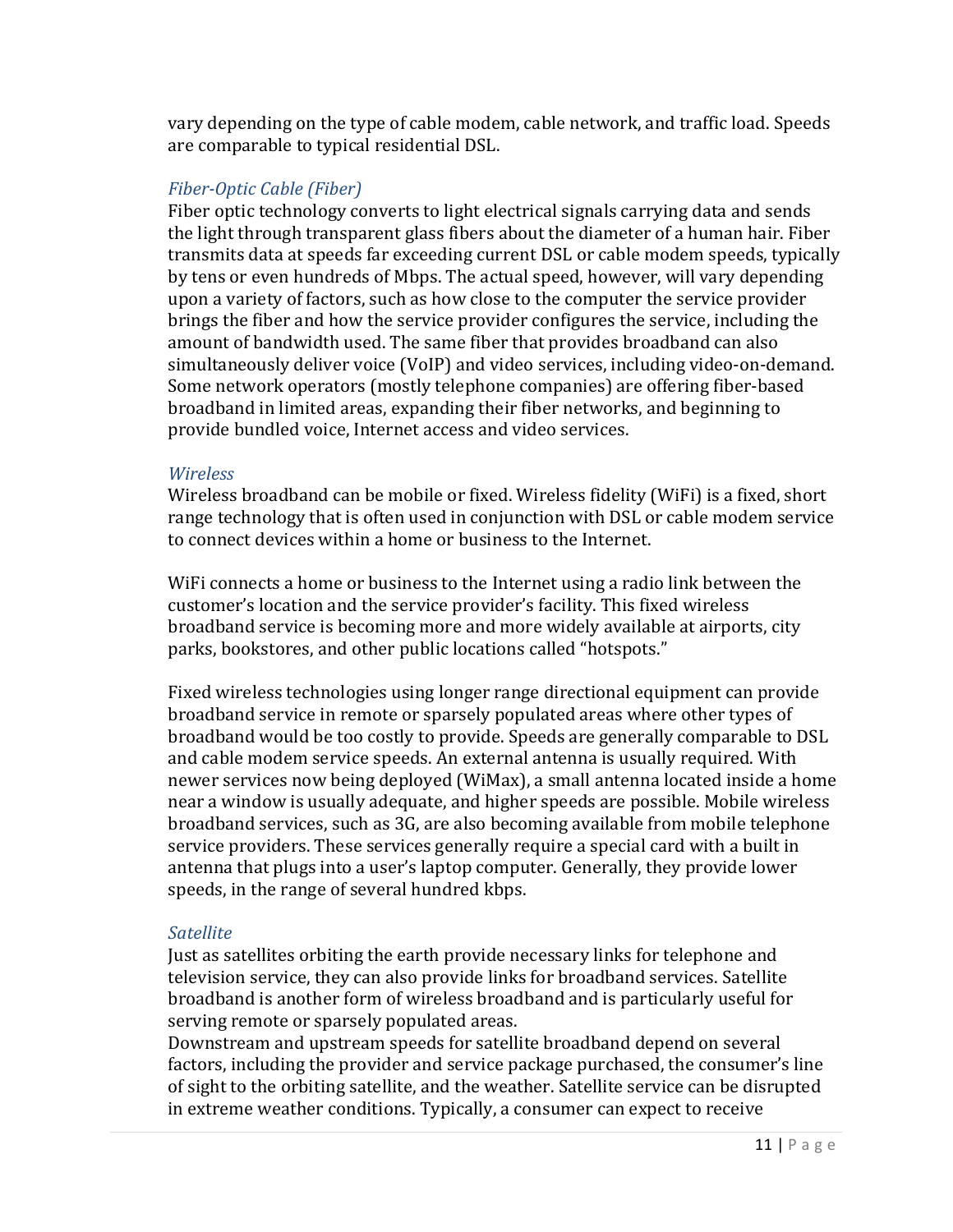(download) at a speed of about 1 Mbps and send (upload) at a speed of about 200 kbps. These speeds may be slower than DSL and cable modem, but the download speed is still much faster than the download speed with dial-up Internet access. Obtaining satellite broadband can be more costly and involved than obtaining DSL or cable modem. A user must have:

- a two or three foot dish or base station the most costly item;<br>• a satellite Internet modem; and
- a satellite Internet modem; and
- a clear line of sight to the provider's satellite.

#### *Broadband over Powerline (BPL)*

BPL delivers broadband over the existing low and medium voltage electric power distribution network. BPL speeds are comparable to DSL and cable modem speeds. BPL can be provided to homes using existing electrical connections and outlets. BPL is an emerging technology, currently available in very limited areas. It has significant potential because power lines are installed virtually everywhere, alleviating the need to build new broadband facilities to every customer.

#### **What Are Middle Mile and Last Mile Infrastructure?**

Middle mile and last mile infrastructure are terms used to describe how far broadband infrastructure extends in a community, with the end goal being "last mile" infrastructure. Typically, middle mile infrastructure denotes a connection to a "hot spot," or a WiFienabled anchor institution. Anchor institutions are typically public buildings such as a hospital, library, school or other government building. Middle mile infrastructure enables communities to promote telemedicine opportunities, distance learning, electronic recordkeeping, and promote streamlined e-services in government agencies.

Once middle mile infrastructure is established, last mile infrastructure can be developed. Last mile infrastructure means a community's broadband infrastructure connects residents and businesses to the Internet. As indicated in this document, last mile infrastructure facilitates increased economic development opportunities and enriches communities. The graphic below helps illustrate the distinction between middle mile and last mile infrastructure in greater detail: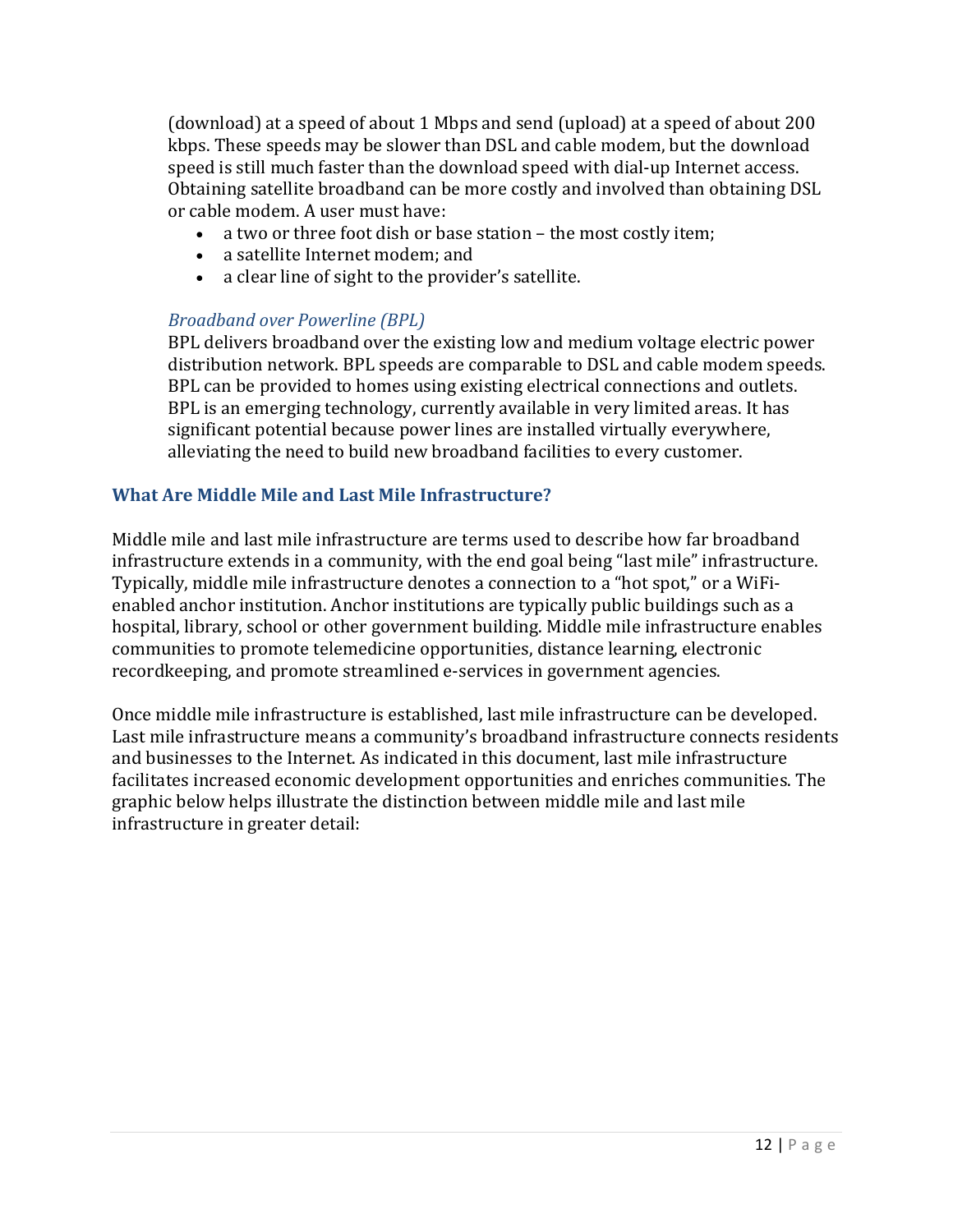

#### Figure 1. Recovery Act Investments in the Middle Mile Will **Connect Key Institutions and Enable Service to Homes and Businesses**

Source: National Telecommunications and Information Administration, U.S. Department of Commerce.

## **Challenges to Broadband Deployment in the San Joaquin Valley**

One objective of the San Joaquin Valley Regional Broadband Consortium is to develop strategies for making broadband available to all San Joaquin Valley residents. To do this, the consortium is working with stakeholders from a variety of sectors to assess barriers to broadband deployment in the San Joaquin Valley. While research is still currently underway, some of the barriers to adoption that have been identified at this point in time are as follows:

#### *Cost of the Device and Connectivity (major obstacle)*

Different types of Broadband technologies (DSL, Cable, Wireless and Fiber Optic) are capable of serving the predominately rural communities of the San Joaquin Valley. All have costs associated with the types of deployment balanced against situations encountered in the field. In addition, products and services to be delivered will factor into the type of technology deployed. In rural applications, the costs of "wireline" technology generally outweigh expected returns on the investments unless such infrastructure already exists in suitable locations and quantity/quality. Construction costs often exceed \$60,000 per mile and may not include "last mile" construction from the main line to the residential/commercial user or environmental studies. Wireless technology is the best case scenario for Broadband deployment in rural areas, although it does have pros and cons dependent on frequency and licensing variables.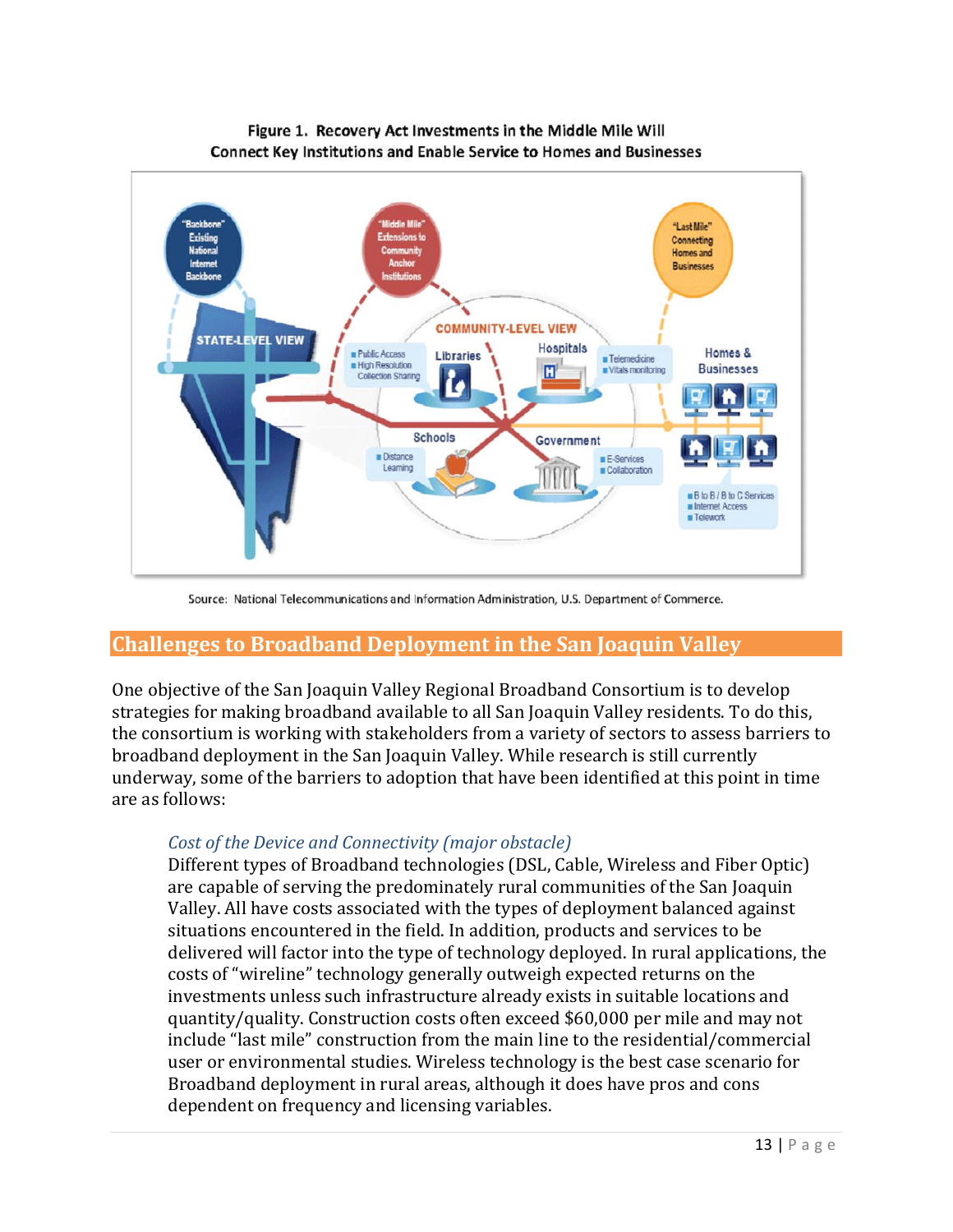## *Digital Literacy, Including a Lack of Trust, or Concerns about Privacy and Safety Online*

Digital literacy is a term used to describe one's familiarity with the Internet. While there are countless applications for the Internet in today's society, digital literacy is critical for individuals to be equipped with the resources necessary to identify spam, phishing schemes, computer viruses and other malware. One of the barriers to broadband adoption is inadequate training in digital literacy paired with a fear of privacy and safety from Internet scams. With this in mind, digital literacy training is critical to promote broadband adoption throughout the valley.

#### *Relevance: the value consumers perceive from broadband*

Individuals often choose not to subscribe to broadband because they may not see the value of the service or understand what content and applications are available online. Other times Broadband non-adopters may not see the relevance of the Internet to their lives, nor see a need to subscribe. This is particularly true in rural areas, where access is a problem.

#### *Infrastructure in Rural Areas*

In areas without middle mile or last mile broadband access, it is impossible for residents and businesses to wirelessly connect to the Internet. Because of the proportion of rural communities in the San Joaquin Valley, in many instances, infrastructure in rural areas directly correlates with lower broadband adoption rates than the rest of the state.

## **Benefits of Broadband Access in the San Joaquin Valley**

Expanded access to high-speed Internet combined with a digitally literate population generates major economic growth and rapid job creation. High speed connections accelerate business development by providing new opportunities for innovation, expansion and e-commerce. Connected communities create wealth and opportunity by attracting businesses that want to locate in areas with a strong broadband presence. Broadband access can help communities retain their citizens with advanced degrees, helping to avoid the so-called "brain drain" (the relocation of young, upwardly mobile individuals to other parts of the state). Additionally, digitally literate members of the community benefit greatly from a number of opportunities ranging from enhanced educational options to social connectivity.

#### **Benefits of Digital Literacy**

• As more services go online, digitally versatile workers have an increasing advantage in many sectors ranging from information technology (IT) to the service industry. Digital skills apply to and transfer across many professions, and even enhance a worker's ability to apply for a job.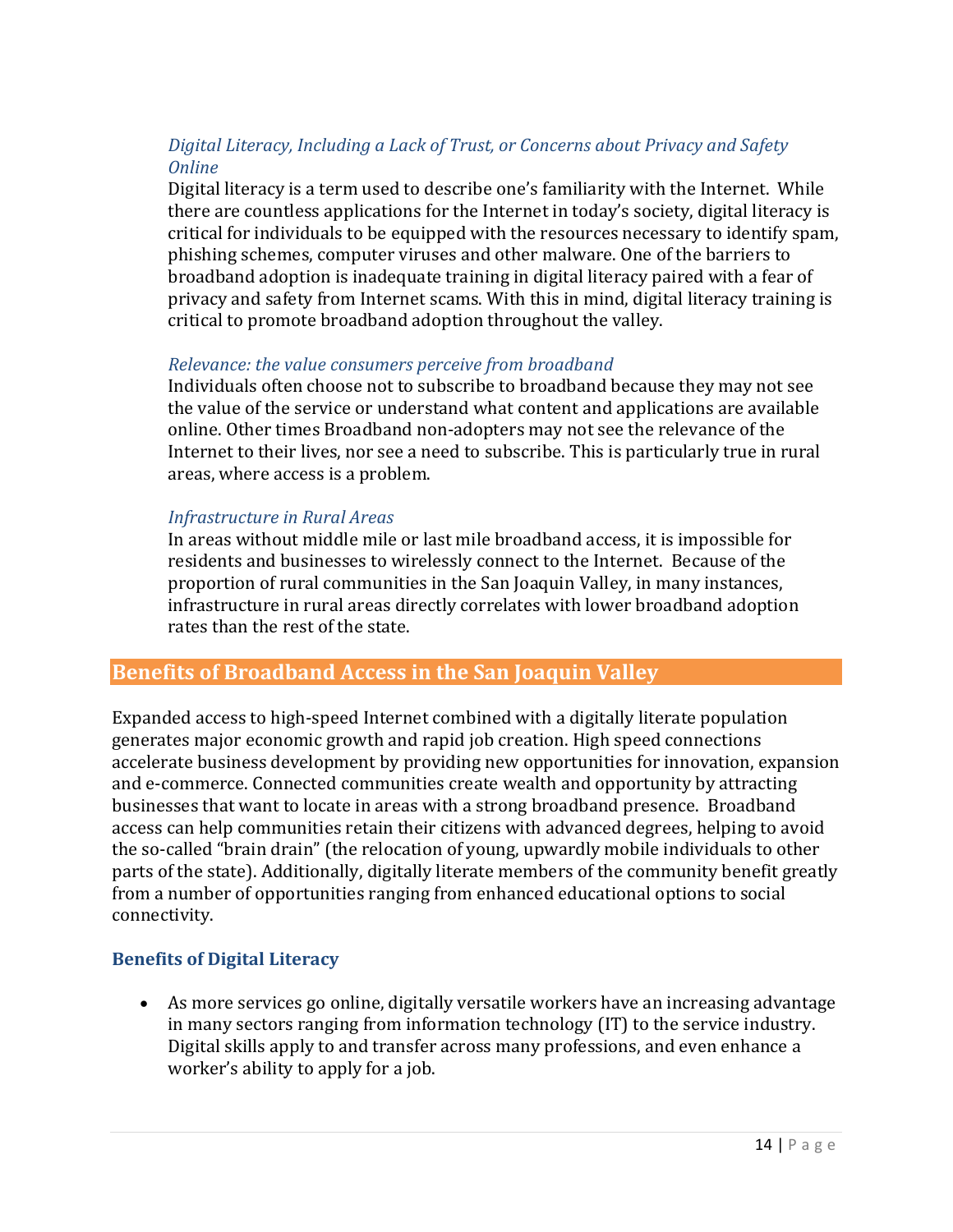- Digitally literate students improve the quality of their school work by easily accessing online resources including lecture videos, library databases and teacherstudent e-mail correspondence.
- Digitally literate people save time and money by paying bills, applying for jobs, doing their taxes and banking online.
- Digitally literate computer owners are far more likely to incorporate the Internet into their daily routine and realize the countless benefits of broadband.
- When an entire family is digitally literate and connected to broadband, social networking, video conferencing, and e-mail correspondence can strengthen family ties across vast geographic distances.

## **Economic Benefits**

- Studies show that each additional \$5 billion investment in broadband creates 250,000 jobs – 100,000 direct and indirect jobs from telecom and IT equipment spending plus another 150,000 in "network effects" spurring new online applications and services. With every percentage point increase in broadband accessibility, employment expands by nearly 300,000 jobs.[5](#page-14-0)
- Jobs involved in the building and expansion of broadband networks pay 42 percent more than the average manufacturing jobs in America.
- From 1998 to 2002, communities with mass-market broadband service experienced greater growth in overall employment, an increase in the total number of businesses, and more IT-intensive businesses than communities without broadband service.<sup>[6](#page-14-1)</sup> From 1998 to 2002, employment in communities with broadband grew 1 percentage point more than in communities without it.
- Broadband networks attract investment in areas that would not otherwise be viable to many businesses such as rural areas and inner-city regions.
- Communities that gain access to broadband service experience an employment increase of 1-1.4 percentage points and increases in rental value of up to 6 percentage points.[7](#page-14-2)
- For every \$1 U.S. consumers spend online, information available on the Internet influences a further \$3.45 spent in stores. Broadband leads to well-informed purchase decisions, travel reduction by pre-locating the product, and facilitating cost comparisons between vendors.[8](#page-14-3)
- Broadband contributed 198,000 jobs and \$11.6 billion to the California economy 2002-2005. Over the next decade, it is estimated that broadband, if aggressively deployed and adopted, co[uld](#page-14-4) generate 1.8 million jobs and contribute \$132 million payroll above the baseline.9

<span id="page-14-1"></span><span id="page-14-0"></span><sup>&</sup>lt;sup>5</sup> The Brookings Institution<br><sup>6</sup> 33<sup>rd</sup> Research Conference on Communication, Information and Internet Policy, 2006<br><sup>7</sup> U.S. Department of Commerce, 2006

<span id="page-14-2"></span>

<span id="page-14-3"></span><sup>8</sup> eMarketer, 2008

<span id="page-14-4"></span><sup>9</sup> Sacramento Regional Research Institute, 2008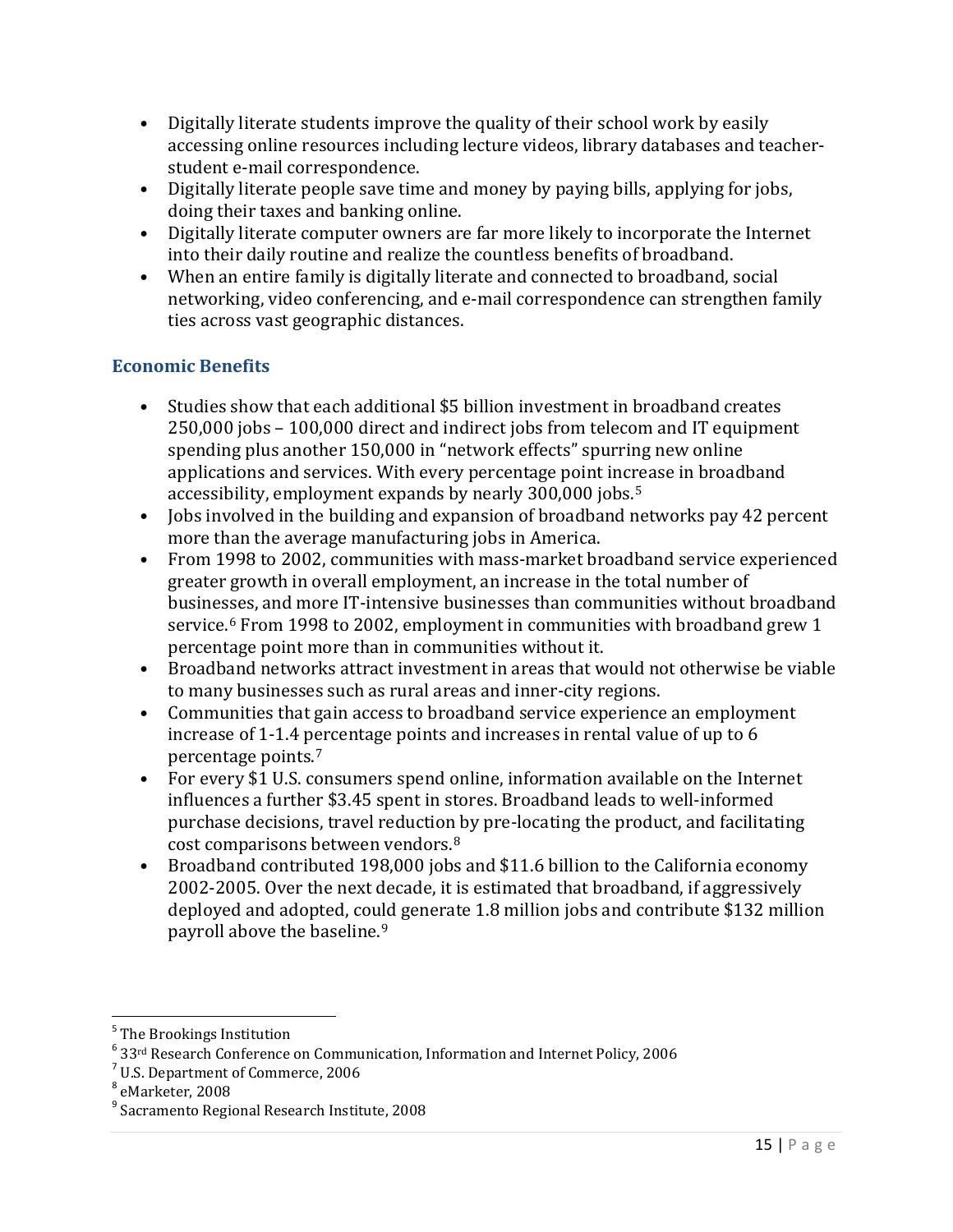• Live videoconferencing at 115 health facilities reduced the cost of follow-up care by 42% and reduced overall costs by 6%.[10](#page-15-0)

## **Benefits to underserved communities**

- Education: With the accessibility of high speed broadband, students in the most impoverished inner-city neighborhoods and distant rural regions can take advantage of the same Internet resources as students in the most affluent suburbs. Living on a farm hours away from city libraries would no longer put students at an educational disadvantage.
- Economic development: Broadband availability creates wealth and opportunity for underserved low income areas by attracting businesses that want to locate near a high speed Internet network, such as IT and communications companies that cannot operate competitively without broadband. A study by the Brookings Institution shows that for every percentage point increase in broadband availability, employment expands by almost 300,000 jobs.
- Public Health: With a broadband connection, those without health insurance (who are more likely to live in areas without high speed Internet) could access general information about health care to manage their health and gain understanding of their condition(s) and options for care. Telehealth offers cost-effective health care solutions for urban and rural residents.

## **Benefits to rural communities**

- When given access to affordable broadband, rural businesses restricted to local markets, such as "mom and pop" shops or home-based businesses, can expand their market reach across the nation and even the world.
- Broadband brings the opportunity for direct access to education and health care for rural residents who are otherwise forced to travel long distances for college courses and medical treatment.
- Rural libraries, newly enhanced by high speed Internet, often experience a resurgence of community interest and participation. High speed Internet provides rural residents access to global information and cultural resources.
- Broadband availability attracts tourists and extends their stays.
- Affordable broadband enables historically urban businesses like graphic design, web site design, and other creative industries to experience new life in rural settings while competing on the same level as city-based companies.
- Farmers gain real-time access to vital information such as crop prices, weather forecasts, and marketing opportunities through high-speed networks.

## **Distance Learning Benefits**

• Self-paced, online learning frees people with irregular or inflexible work schedules from rigid classroom-based course schedules.

<span id="page-15-0"></span><sup>&</sup>lt;sup>10</sup> California HealthCare Foundation, 2008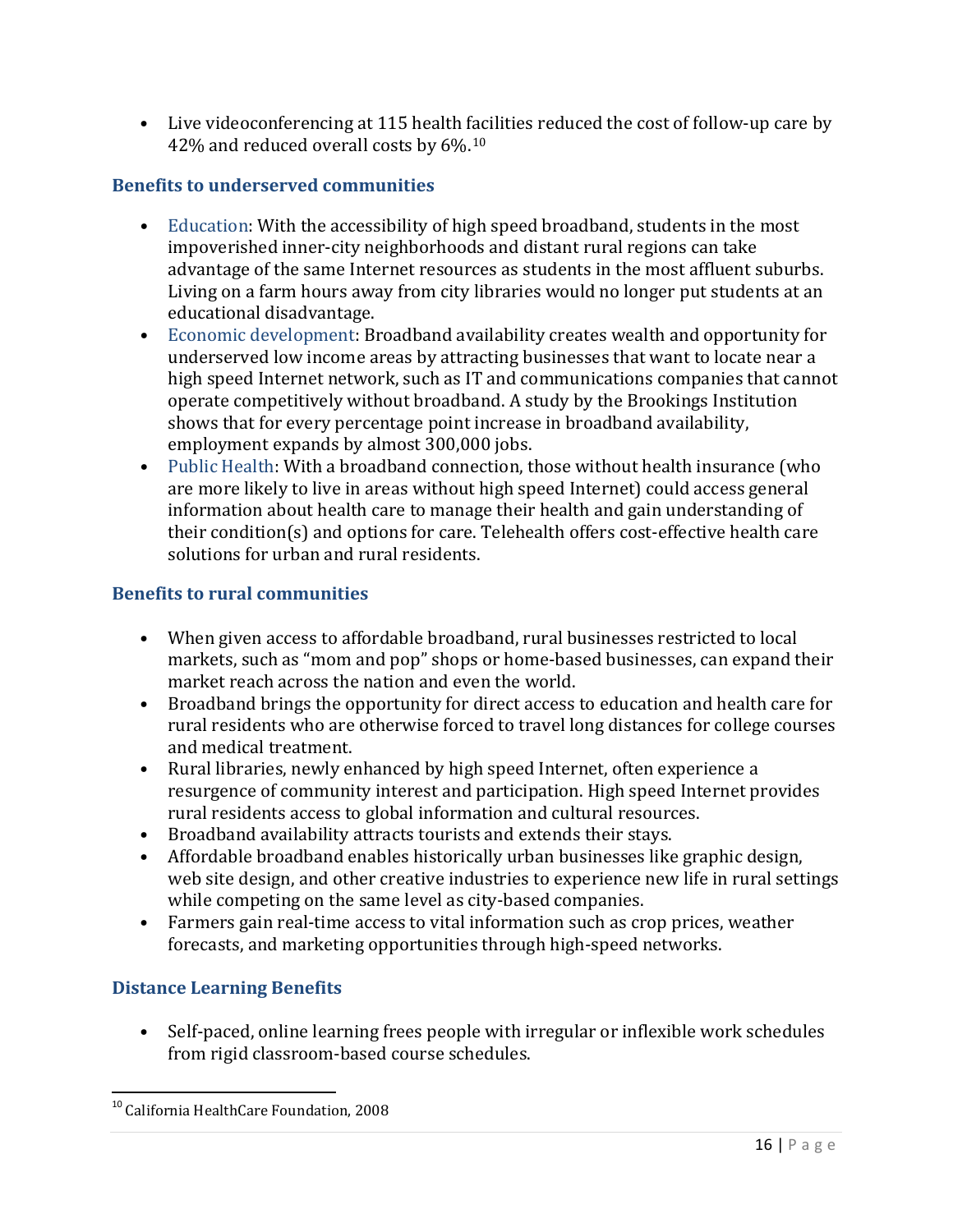- Advanced two-way communications enable students and workers to not only watch lectures and training programs from home but to ask instructors questions and engage their classmates and colleagues via video conferencing.
- Training specialists from distant areas can reach workers more easily, saving everyone time and money by eliminating costly travel.
- Broadband-enabled social networks enhance online learning by creating a community of learners that can share educational and training resources or work together on group projects.
- Many different types of communities have shown great success already with online learning: Low income workers seeking advanced job skills, rural students unable to reach city libraries and incarcerated individuals training for future employment all benefit from distance learning

## **Benefits of E-Government and Civic Engagement**

- Government forms completed online from Web sites open 24 hours a day are faster, cheaper and consume fewer resources than hard copies delivered through regular mail.
- High speed Internet allows a wide range of government services to be completed electronically including business filings, review of Medicare prescription drug options, real-time web-displayed public transit updates, and online car registration.
- The rapid download of video and data lets citizens tap countless resources on government and political issues, be they local, national or international.
- High speed Internet allows citizens to communicate with their elected officials or other candidates through e-mail, online petitions and even social networks.
- Two-way video streaming opens public government meetings to interact with remote constituents in geographically dispersed areas.
- Online social networks allow citizens to connect with like-minded individuals to organize politically, participate in online campaigns, and make their voices heard.

## **Health Care System Benefits**

- Real-time transmission of medical imagery enables the interpretation of MRI, ultrasound, X-rays, and other diagnostic procedures to be performed remotely.
- The number of strenuous patient transfers, such as from a nursing home to a doctor's office, or for expectant mothers seeking prenatal care from a distant hospital, can be significantly reduced though remote monitoring and online consultations only possible through a high speed Internet connection.
- A study from the University of Texas estimates that the U.S. health care system can save \$4.28 billion from the elimination of patient transfers alone. This benefit of high speed Internet does not include the potential savings from remote monitoring or interpretative services.
- High speed Internet allows physicians to connect with distant specialists for realtime guidance in emergency situations, potentially saving lives by eliminating the delay of long ambulance rides when seconds count, such as during a stroke or heart attack.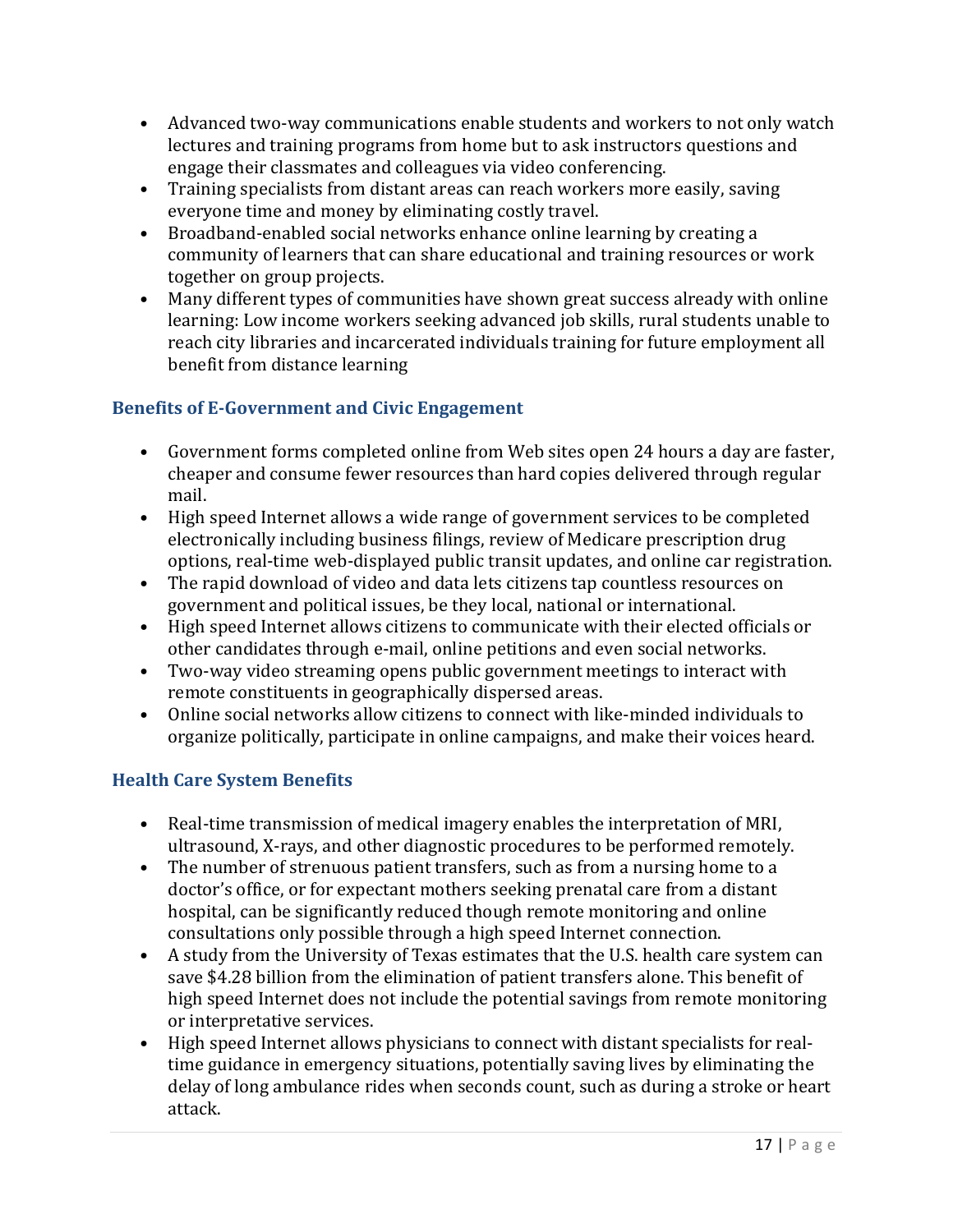## **K-12 Education Benefits**

- Two-way, interactive video conferencing allows busy parents to interact with their students' teachers more frequently and conveniently.
- Fast connection speeds allow students to easily form online study groups and work on school projects both in face to face and virtual communities.
- Broadband connections enhance curricula at every grade level with dynamic and interactive Internet applications. For example, virtual field trips take students on tours of distant places such as to our nation's capitol and the streets of foreign cities, or even to the depths of oceans and to the far reaches of outer space.
- Students in remote locations can have access to education specialists.
- Elementary and high school students with high speed Internet at home can access the resources of their school libraries remotely, including digital videos and highvolume data files.

#### **Benefits to Libraries**

- Students use connected libraries to download educational videos, view course lectures and access scholarly journals.
- Librarians use the Internet for business functions, such as running online catalogs, managing digitized content and serving patrons through e-mail and online reference.
- Residents in underserved communities such as rural or low income areas where most homes lack access to high speed Internet rely on Internet connectivity from their local public library.
- As central public meeting spaces within communities, libraries connected to high speed Internet can serve as disaster response centers, such as during a flood, fire or hurricane.
- Senior citizens, many of whom do not own home computers, find public libraries helpful for finding information on health issues or government programs, and maintaining connections with family and friends who live far away.
- Many libraries provide information literacy training that allows less tech-savvy individuals to engage the Internet in ways they otherwise would not.

## **Benefits to People with Disabilities**

- Live streaming video and instant text communications liberate people who are deaf, hard of hearing or have speech disabilities, from dependency on the phone.
- High speed Internet makes new services available to people with physical disabilities, such as attending classes remotely, online medical consultations with faraway specialists, or applying for and securing jobs, thereby eliminating the need for unnecessary or difficult commutes or trips.
- Programs that read text and describe visual contents aloud in a synthetic voice or a Braille display enable people who are blind or visually impaired to search the Internet, understand videos, and communicate online.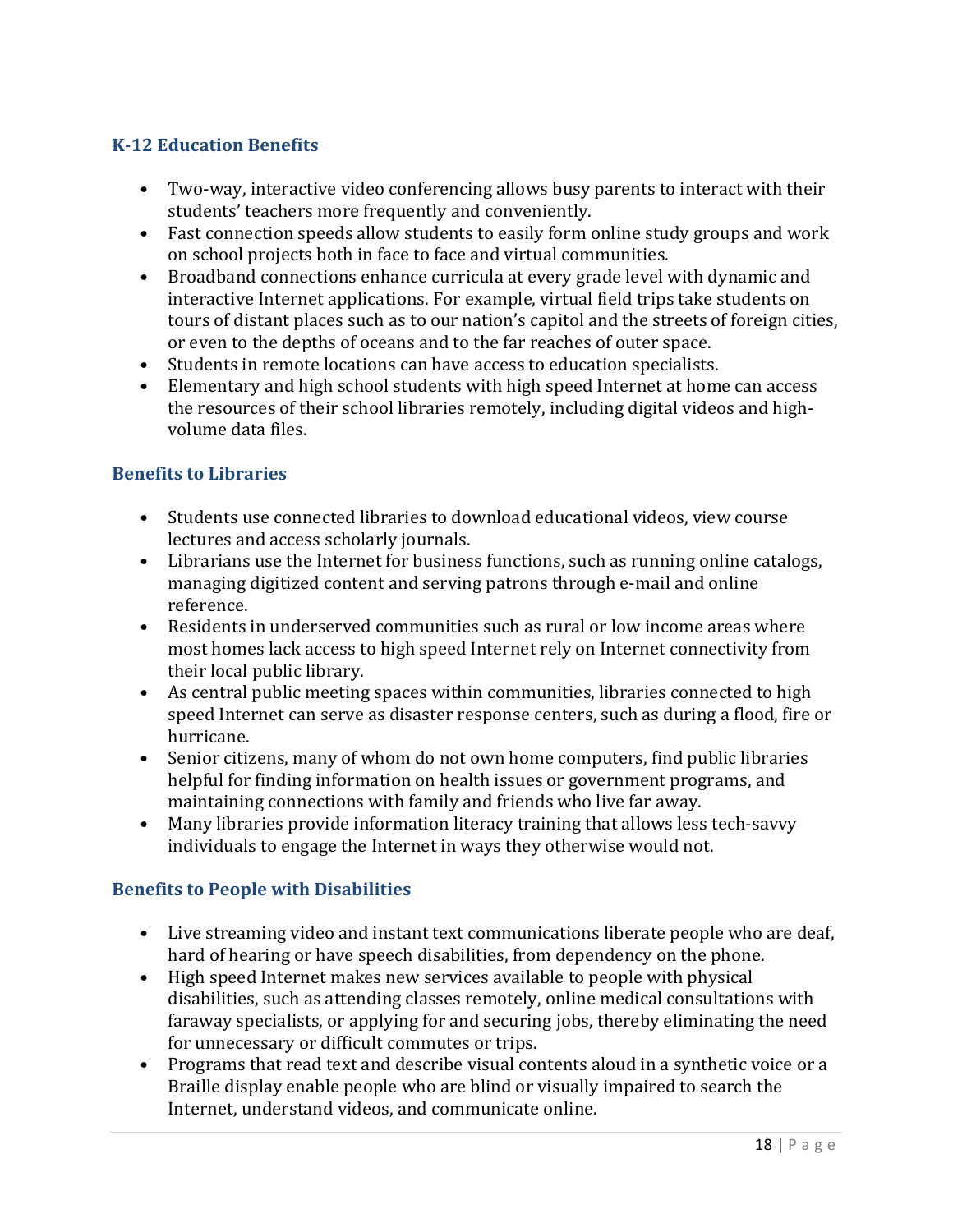- For persons with certain mental conditions or learning disabilities, slow download speeds discourage Internet use.
- Video relay services (VRS), which require high speed Internet to run, allow people who are deaf to have phone conversations in their native sign language by means of an online interpreter.

## **Public Safety Benefits**

- Fire & Emergency Services: Faster connections let first responders receive area maps and allow multiple responders from numerous agencies to view the same images and data simultaneously. Better and faster data can be sent to emergency rooms to prepare them for incoming accident victims. Fire commanders can direct their units using voice, video and data-enhanced communications at an emergency scene or from a remote location.
- **•** Police: High speed Internet allows the rapid upload of video and data from on-theground law enforcement personnel to police command centers, and allows monitoring of officers or suspects in high risk situations. Images and fingerprints of suspects, video clips of criminal activity, and layouts of areas can be downloaded to police vehicle computers. An individual who snaps a cell phone photo of someone they believe may be the abductor of a missing child can share this with the appropriate authorities in an instant.
- National Security: Broadband facilitates biometrics screening the measurement of personally identifiable physical characteristics like fingerprints or retinas - at entry points into a country or a sensitive facility, and enhances remote surveillance of borders, airports, ports, train stations, and government buildings. In the event of damage or destruction to vital government office space, high speed Internet can restore government services by enabling public officials and their staff to work remotely.

## **Benefits to the Environment**

- Telemedicine, long-distance and business communication programs, and ecommerce are all high speed Internet-based applications that replace basic everyday carbon-intensive activities with carbon neutral alternatives. The Climate Group finds that broadband-enabled travel substitution could save \$20 to 40 billion annually in gross fuel savings in the U.S. by 2020.
- Smart meters, smart buildings, and smart grids built with high speed Internet capabilities can increase control over home and building energy consumption, reducing energy use and cost. The Climate Group also finds that a national smart grid could reduce carbon dioxide emissions in America by 230 to 480 million metric tons per year by 2020.
- A study by the American Consumer Institute found that the U.S. could achieve a net reduction of 1 billion tons of greenhouse gas over 10 years, which, if converted into energy saved, would constitute 11 percent of annual U.S. oil imports if we invested in broadband-enabled energy efficiency.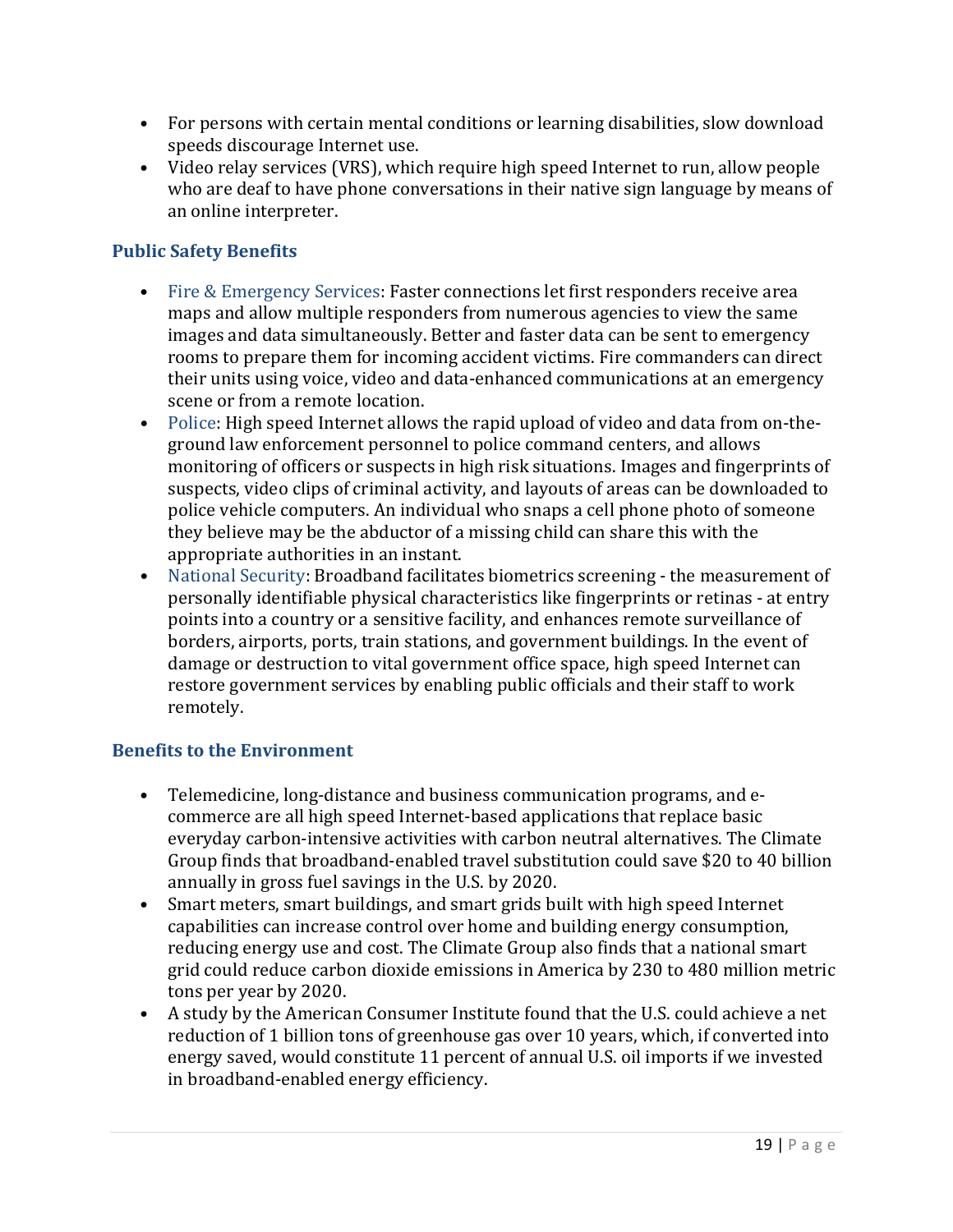- A \$50 billion investment in smart grid technology would create 239,000 new U.S. jobs, according to the Information Technology and Innovation Foundation. Smart communications networks, sensors and information technology can create an intelligent and connected power grid that will deliver electricity more efficiently, while two-way communication systems like "smart meters" and "smart appliances" allow households and businesses to control and substantially reduce energy consumption.
- Broadband deployment and adoption has the potential to reduce greenhouse gas emissions by more than 1.1 billion tons over the next 10 years. Of these reductions, 60% was a direct result of telecommuting efficiencies, 18% from electronic commerce simplifying business processes and distribution, 17% from teleconferencing replacing meetings, and 5% from electronic media replacing paper and/or plastic products. The potential greenhouse gas reduction is equivalent in emission savings to a decrease of [11](#page-19-0)% of U.S. oil imports.<sup>11</sup>
- Electronic commerce, as compared to conventional shopping, generates 36% less air pollutants, 23% less hazardous waste, and 9% less greenhouse gases. [12](#page-19-1)
- Electronic grocery shopping with e-delivery generates 18% to 87% less greenhouse gases than conventional grocery shopping.[13](#page-19-2)

## **Roles of Local and Regional Governments in Broadband Expansion**

Local and regional government officials can have substantial impact on the deployment and adoption of broadband through their many leadership roles: policy leaders, planners, regulators (particularly of land use), consumers, and service providers. These roles are embedded in the elected governing city councils and boards of supervisors, whether or not the jurisdictions appoint specific staff to function in these roles.

As policy leaders, local and regional governments drive the promulgation of policies and ordinances, responding to and protecting the public interest as expressed by residents. They also implement the laws adopted by state and federal governments, thus, defining the mindset regarding whether or not a local jurisdiction welcomes and facilitates investment in broadband. As planners, they approve land use and other related plans that guide the development in their future. As regulators, they study and approve land uses and are in a pivotal position to require "smart" infrastructure and facilities as they approve land use projects. As consumers, local and regional governments purchase technology which, in turn, drives demand for broadband technology and services. And, as providers of community services, they direct whether or not broadband is integrated into government functions and used to provide information and access to public services online, thus encouraging broadband adoption. Local and regional governments in each of these roles have significant impacts on the deployment and adoption of broadband technology; each

<span id="page-19-1"></span><span id="page-19-0"></span><sup>&</sup>lt;sup>11</sup> The American Consumer Institute, 2007<br><sup>12</sup> Institute of Electrical and Electronics Engineers, 2001 International Symposium on Electronics and the Environment

<span id="page-19-2"></span> $^{13}$  Institute of Electrical and Electronics Engineers, 2001 International Symposium on Electronics and the Environment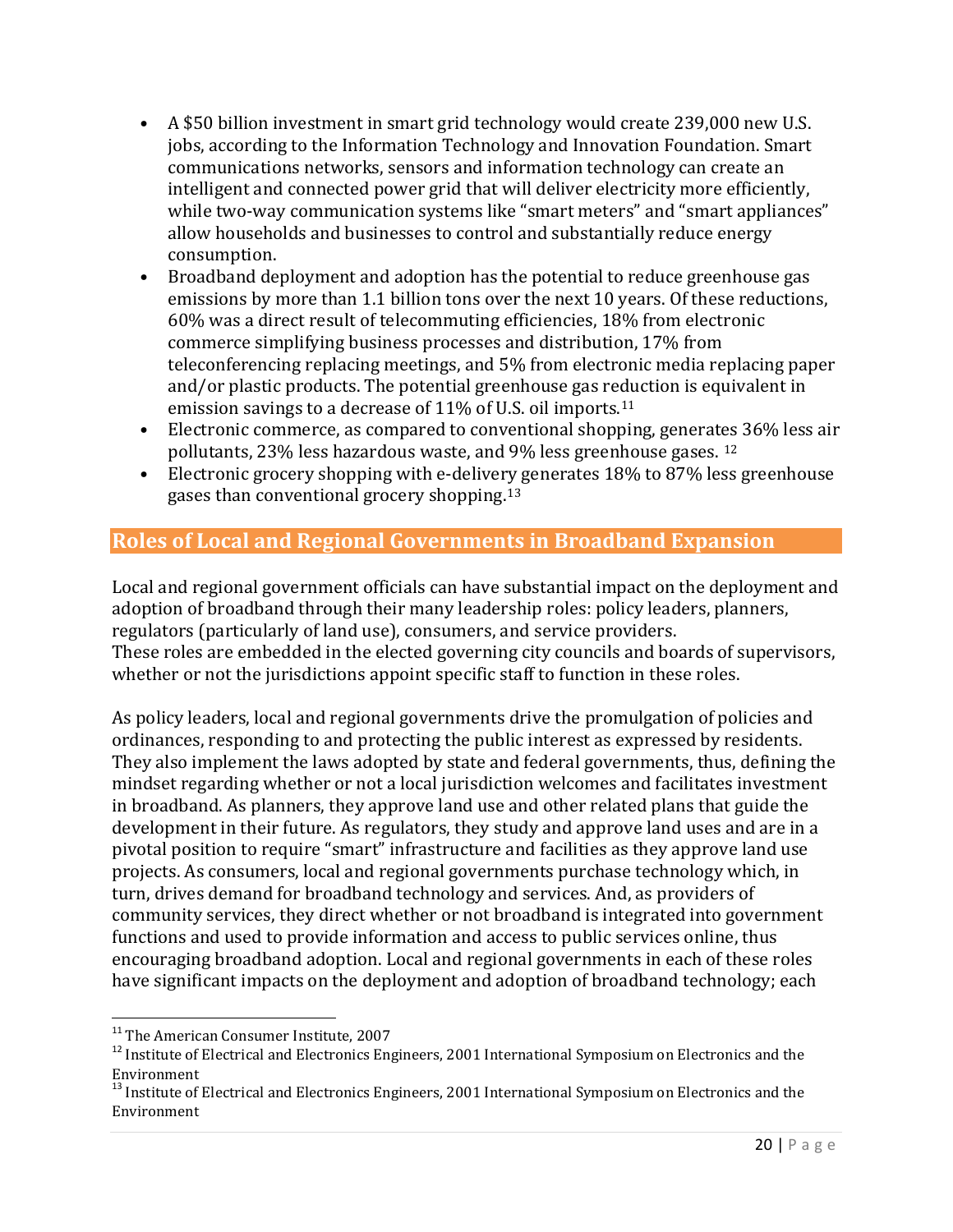role represents an opportunity to encourage or inhibit consumer behavior regarding broadband and private-sector investment in the technology. The actions in each role determine whether or not their local community, region and California as a whole will be a global leader.[14](#page-20-0)

*Policy Leader: Promulgate policies that determine the jurisdiction's attention and attitude about broadband technology and defines the approach to facilitating or discouraging capital investment in deployment and adoption by residents.* 

- Declare broadband an essential 21<sup>st</sup> Century infrastructure to enhance economic global competitiveness, improve productivity, decrease impacts on the environment, increase opportunities for residents, and augment quality of life (see Appendix A for the valley counties' CETF resolutions)
- Commit to helping close the Digital Divide and promote digital inclusion.
- Set an example for other communities and employers, such as developing a program for telecommuting employees or recycling computers for low-income families.
- Designate a responsible person or agency for implementing the jurisdiction's policies, plans and ordinances related to broadband deployment and adoption.

*Planner: Prepare general plans, sustainable communities strategies, Blueprint plans and other related documents that guide development in their jurisdictions, thereby determining how smart growth will be and defining quality of life for residents.* 

- Incorporate the need and preference for broadband into general plans as a separate element and/or into all the relevant elements, such as economic development, circulation (transportation and mobility), housing and environment.
- Promote broadband as part of smart growth efforts and develop specific implementation plans.
- Monitor broadband deployment and adoption in the local jurisdiction and update relevant plans to ensure infrastructure is adequate for future applications and consumer demand.

*Regulator: Adopt implementing ordinances for policies and plans that promote "smart" infrastructure and facilities.* 

- Adopt ordinances to facilitate and streamline the approval of permits to use rights of way or public facilities consistent with principles of fairness and competition.
- Analyze and approve land uses and construction permits that require "smart" infrastructure and facilities.

<span id="page-20-0"></span><sup>&</sup>lt;sup>14</sup> CETF Getting Connected for Economic Prosperity and Quality of Life: A Resource Guide for Local and Regional *Government Leaders*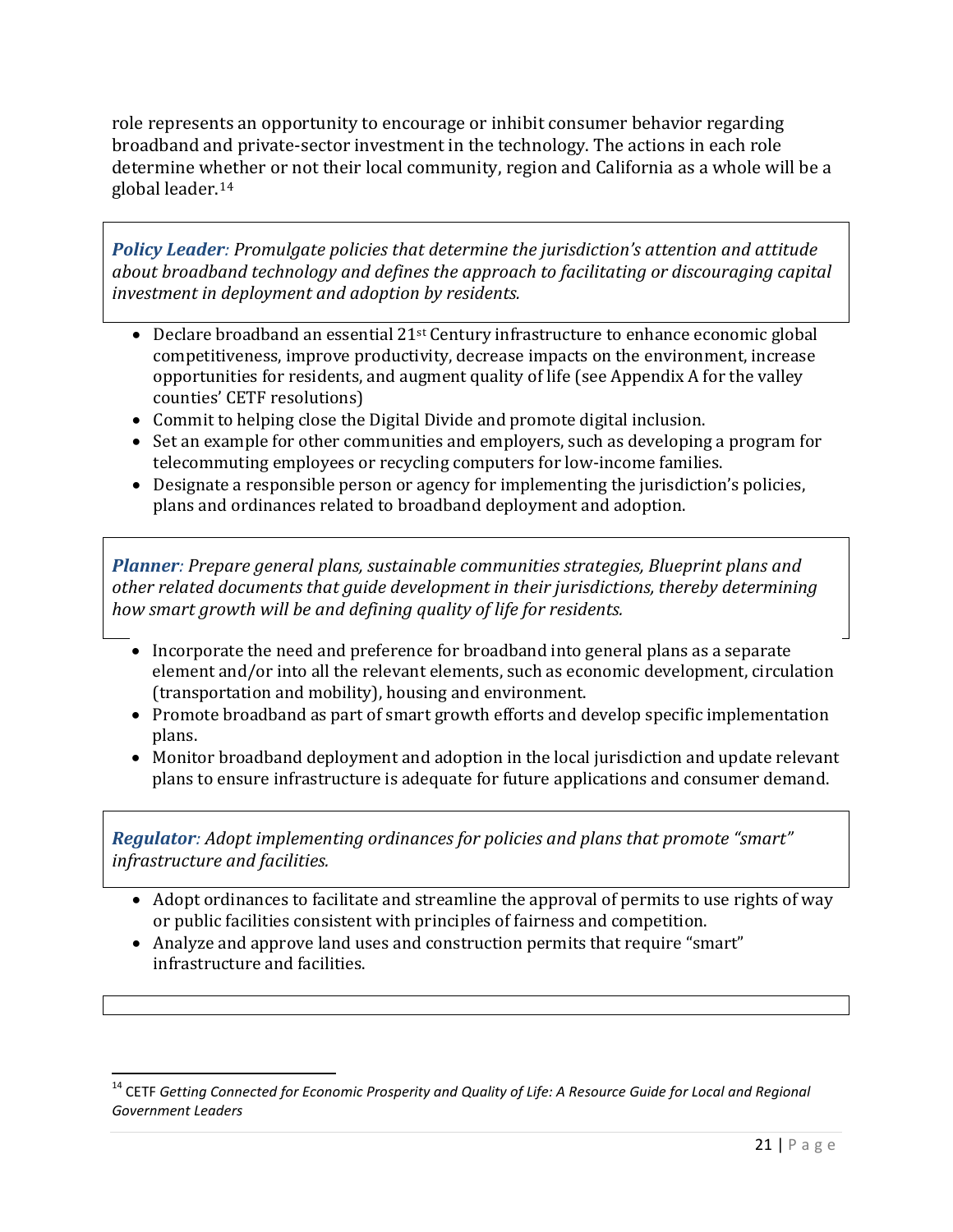*Consumer: Purchase and utilize technology which can enable residents to access information and services, increasing demand for the technology and encouraging innovation and competition to develop new applications that will increase productivity.* 

- Develop and adopt a technology plan for the jurisdiction that utilizes state-of-the-art equipment and software to improve internal government functions and to enable residents to use broadband.
- Establish a process to monitor technology innovations and application trends along with a process to regularly update the technology plan.
- Consider join ventures or collaborations with other local governments in purchasing equipment and utilizing broadband technology.

*Provider of Community Services: Provide information and services online through broadband that increase the relevance of the technology to consumers, which encourages adoption and reduces impacts on the environment.* 

- Provide online all policies, plans, ordinances, and information about the jurisdiction.
- Facilitate real-time online participation of residents in all public meetings.
- Establish online public forums and mechanisms (email, surveys, etc) to increase civic engagement and participation.
- Report online data about the jurisdiction to inform the public and increase transparency.
- Deliver online as many public services as possible to decrease trips and reduce impacts on the environment.

Leadership is key to closing the digital divide in the San Joaquin Valley and throughout California. As California has emerged in recent years as a national leader in promoting the deployment and adoption of broadband, it is now pivotal that local and regional officials embrace a larger leadership role to accelerate the deployment and adoption of broadband in their communities.

A local or regional government may decide to initiate a leadership role with the adoption of a resolution or it may adopt a stand-alone policy to promote broadband deployment and adoption. The adoption of a resolution or policy may be followed by the promulgation of an implementing ordinance(s). A local jurisdiction also may decide to incorporate broadband policy into other foundational governing and planning documents, such as the General Plan, Specific Plans, Sustainable Communities Strategies, and Emergency Reponse Plans. The effectiveness of policy can be enhanced by ensuring that all foundational governing documents are aligned to the jurisdiction's priorities and consistent with one another.

## **Broadband Initiatives and Resources in California**

## **California Advanced Services Fund (CASF)**

The Fund provides \$100 million in grants to "telephone corporations" to promote broadband services in unserved areas of California. Monies for the Fund are collected via a 0.25% all-end-user-surcharge on telecommunications customers' bills.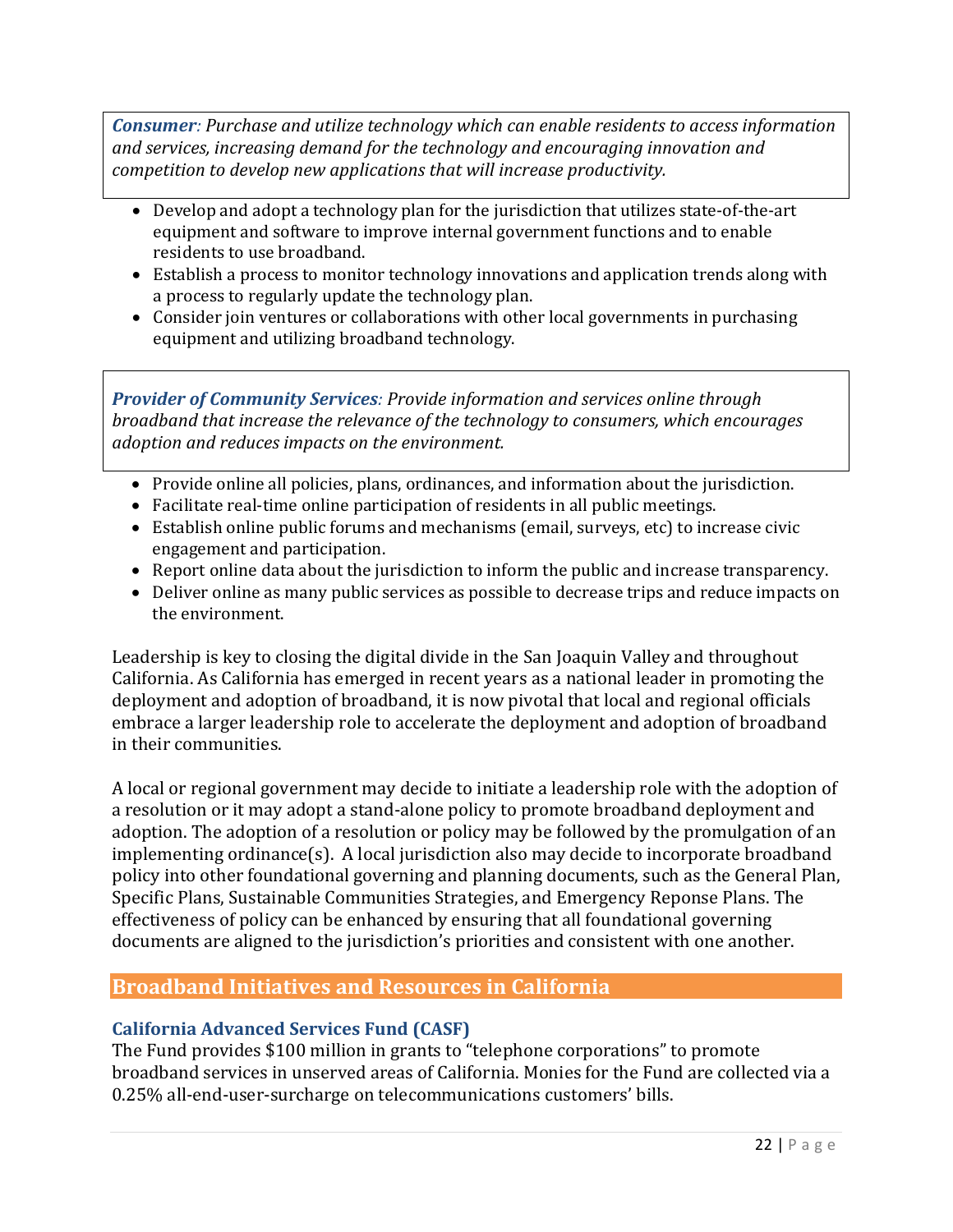#### **California Broadband Task Force (CBTF)**

The CBTF force is composed of public and private stakeholders with the expertise to advise policymakers on a framework for California's broadband policy. The task force issued a final report in January 2008, which offered a comprehensive assessment of the state of broadband in California. It includes detailed maps of wireline and wireless availability, analysis of adoption, a pricing survey, and recommendations to increase broadband access and adoption.

#### **California Emerging Technology Fund (CETF)**

A nonprofit corporation established by the California Public Utilities Commission, the CETF provides matching funds for projects focusing on providing broadband infrastructure, affordable Internet access, and computer equipment to rural and disadvantaged communities. In addition, at least \$5 million of the CETF's fund are earmarked to provide direct grants for telemedicine applications serving California's underserved communities.

#### **California Teleconnect Fund (CTF)**

The CTF supports the provision of infrastructure for digital divide projects via a 50% discount on monthly recurring charges for high-speed telecommunications services incurred by schools, libraries, hospitals and health clinics that are owned and operated by a municipal or county government, a hospital district, or a community based organization.

#### **California Telehealth Network (CTN**)

Created in 2007 through a three-year \$22 million grant from the FCC's Rural Health Care Support Mechanism, CTN will allow the University of California and its partners to begin to establish a statewide broadband telehealth network aimed at improving the rural health care infrastructure throughout California.

#### **Corporation for Educational Network Initiatives in California (CENIC)**

In partnership with industry groups, CENIC designs, implements, and operates CalREN, the California Research and Education Network, a high-bandwidth, high-capacity network designed to meet the needs of California education and research communities at K-20 educational institutions.

#### **Proposition 1D**

The Proposition, which received voter approval in November 2006, enabled California to issue a \$10.4 billion statewide education bond. Funds raised by the bond's issuance allowed the University of California to invest \$200 million in the building and enhancement of telemedicine services statewide.